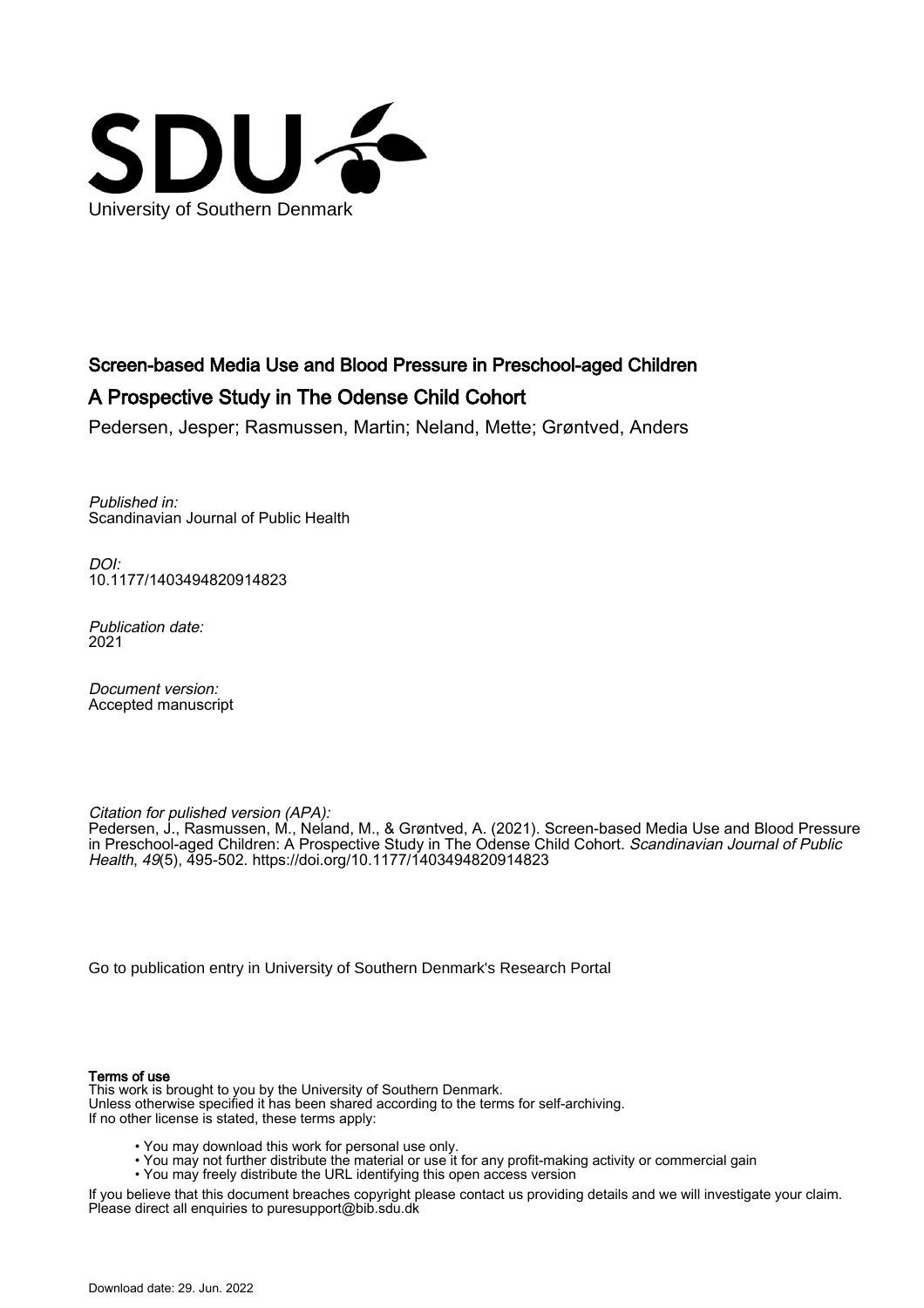# **Screen-based Media Use and Blood Pressure in Preschoolaged Children: A Prospective Study in The Odense Child Cohort**

Jesper Pedersen MSc<sup>1</sup>, Martin G Rasmussen MSc<sup>1</sup>, Mette Neland MD<sup>2</sup>, Anders Grøntved

MSc, MPH, PhD<sup>1</sup>

<sup>1</sup> Research Unit for Exercise Epidemiology, Centre of Research in Childhood Health, Department of Sports Science and Clinical Biomechanics, University of Southern Denmark, 5230 Odense, Denmark <sup>2</sup> Hans Christian Andersen Children's Hospital, Odense University Hospital, 5000 Odense,

Denmark

#### **Corresponding Author**

Name: Anders Grøntved

Address: Department of Sports Science and Clinical Biomechanics, Research Unit for

Exercise Epidemiology, University of Southern Denmark, Campusvej 55, 5230 Odense,

Denmark

E-mail: agroentved@health.sdu.dk

Telephone: +45-65504465

Author to whom requests for offprints should be sent: Anders Grøntved

(Accepted for publication in Scandinavian Journal of Public Health on February 25th, 2020)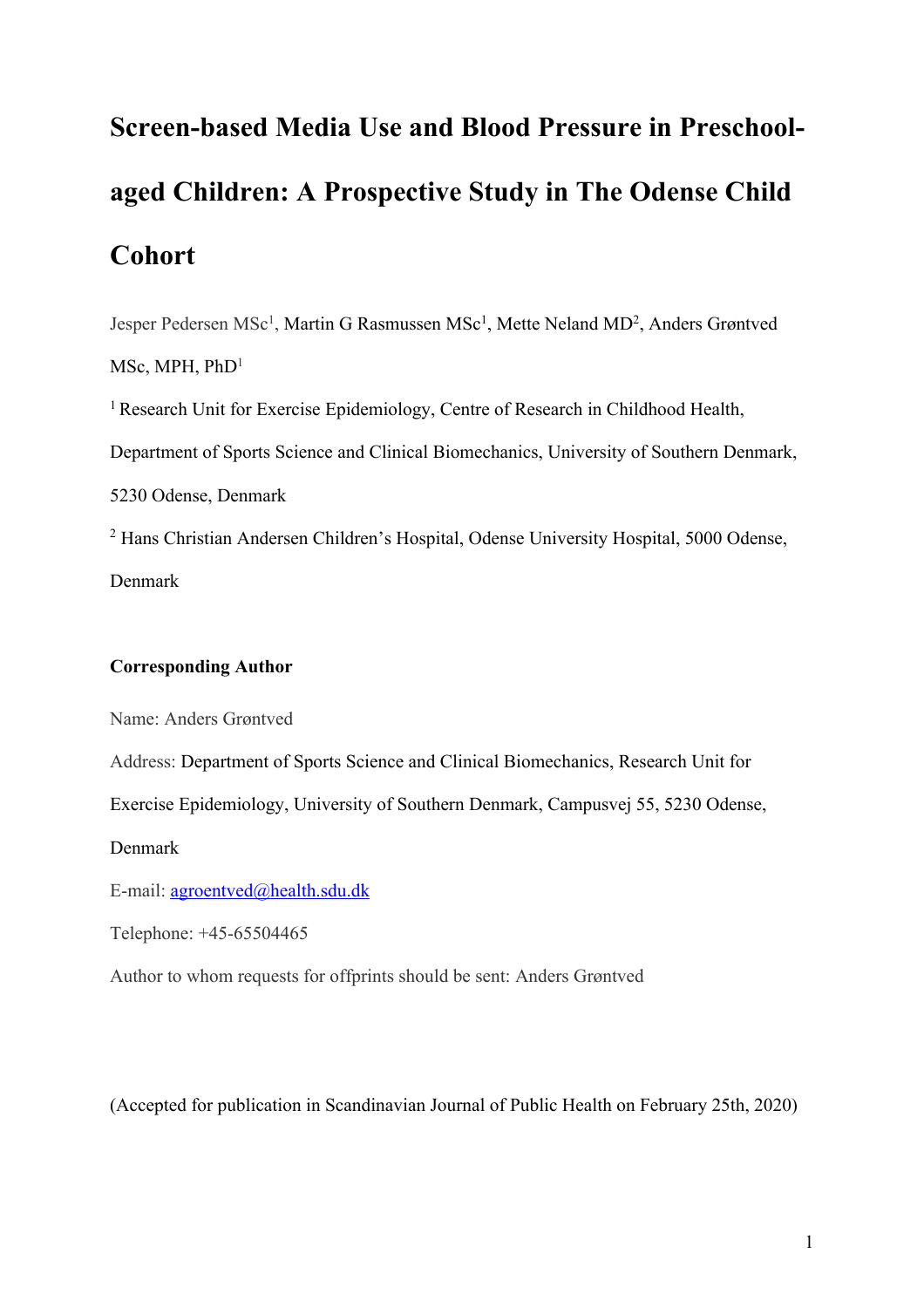#### **Abstract**

**Aims**: To examine prospective and cross-sectional associations between screen time and blood pressure (BP) in preschool-aged children.

**Methods**: The Odense Child Cohort study started in January 2010. Children who were born in the municipality of Odense underwent a clinical examination at 3 and 5 years of age, while parents were asked to answer a questionnaire. A total of 628 children were included in the prospective analysis, while 964 children were included in two cross-sectional analyses at 5 years of age. Multivariable adjusted linear and logistic regression models were computed to examine prospective and cross-sectional associations between screen time and BP with adjustment for putative confounding factors.

**Results**: No significant prospective associations were found between two-year change in screen time and systolic BP (0.55 BP percentile change per 1-hour screen time increase, 95% confidence interval (CI): -1.51;2.60) and diastolic BP (0.74 BP percentile change per 1-hour screen time increase, 95% CI: -1.09;2.57). No significant cross-sectional associations were observed between screen time (≤1 hour/day, >1**–**2 hours/day, >2 hours/day) and prevalence of high BP at 5 years of age. Exposure to screen time before bedtime 2**–**5 days/week and ≥6 days/week was significantly associated with greater prevalence of high BP compared to screen time before bedtime 0**–**1 day/week; Odds Ratios 1.57 (95% CI 1.02;2.42) and 1.82 (95% CI 1.18;2.89), respectively.

**Conclusions**: No prospective associations were found between screen time and BP. However, a significant cross-sectional association was found between screen time before bedtime and high BP in preschool-aged children.

**Keywords**: screen time; preschool; cohort study; hypertension

**Word count** (excluding the abstract, references, figures and tables): 3190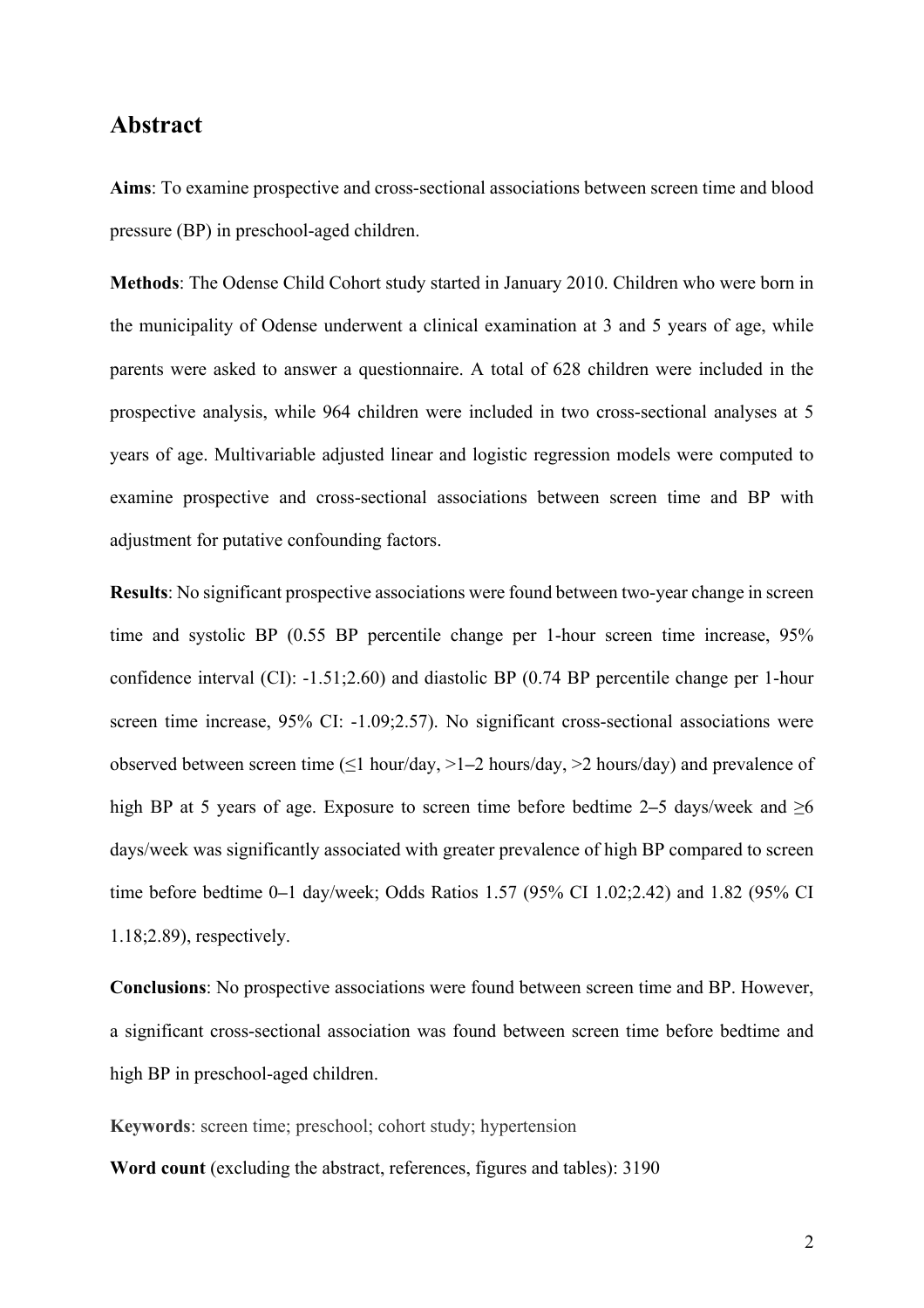## **Abbreviations**

| <b>BP</b>      | <b>Blood Pressure</b>                              |
|----------------|----------------------------------------------------|
| <b>ISCED</b>   | International Standard Classification of Education |
| <b>BMI</b>     | Body Mass Index                                    |
| <sup>C</sup> I | Confidence Interval                                |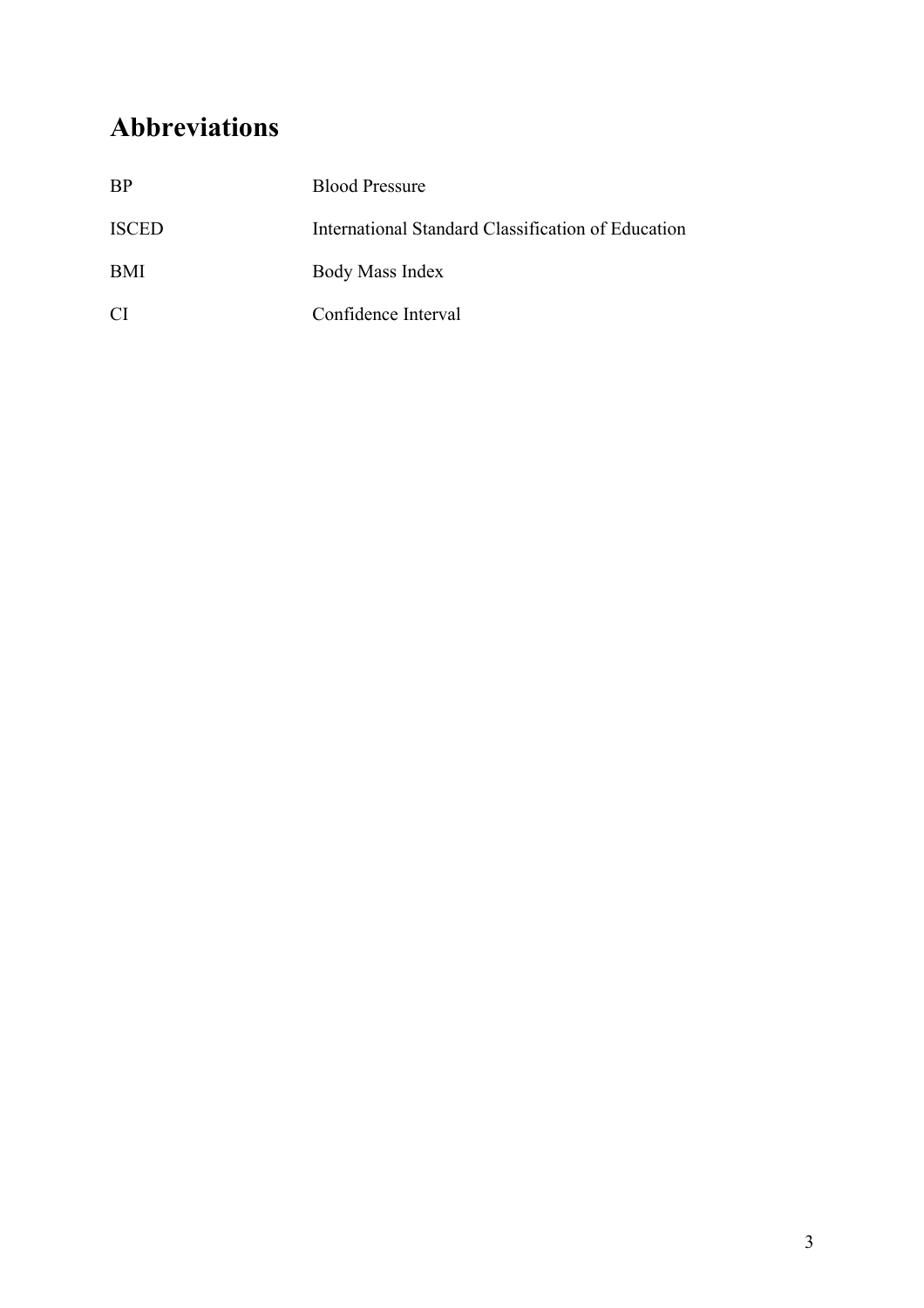## **Background**

Today, screen media devices such as tablets, smartphones, computers, and televisions are ubiquitous in children's everyday lives. According to the latest report from Common Sense Media, 2- to 4-year old children spend two hours and 39 minutes per day on screen media activities.1 Children's time spent on screen media could displace time spent on other activities such as free unstructured play. Furthermore, screen time during evening hours could postpone bedtime, which could shorten sleep duration. It is not unlikely that children's screen media behaviour may contribute to poor health behaviour. Studies have suggested that several factors, including unhealthy food intake,<sup>2</sup> overweight,<sup>3</sup> physical activity level,<sup>4</sup> and sleep duration,<sup>5</sup> are related to screen time habits and these factors are also well-known risk factors of high blood pressure (BP).

High BP is the leading risk factor for mortality from cardiovascular diseases in adults<sup>6</sup> and efforts to prevent development of high BP is of major importance to alleviate this burden. BP level is known to track from childhood into adulthood.7 Meta-analyses of prospective observational studies have reported that high screen time use is related to greater risk of fatal and non-fatal cardiovascular disease in adults.<sup>8, 9</sup> Few prospective studies have investigated the relationship between screen time and BP in school-aged children and to the best of our knowledge only cross-sectional studies have been carried out among preschool-aged children.10-14 In addition, screen time before bedtime is suspected to alter BP via a decrease in sleep duration.<sup>15, 16</sup> To further investigate the importance of screen time in early life the primary objective of this study was to examine prospective associations between two-year change in screen time and systolic and diastolic BP. The secondary objective was to examine the crosssectional association between screen time and prevalence of high BP at 5 years of age. The tertiary objective was to examine the cross-sectional association between screen time before bedtime and prevalence of high BP at 5 years of age. It is hypothesized that screen time and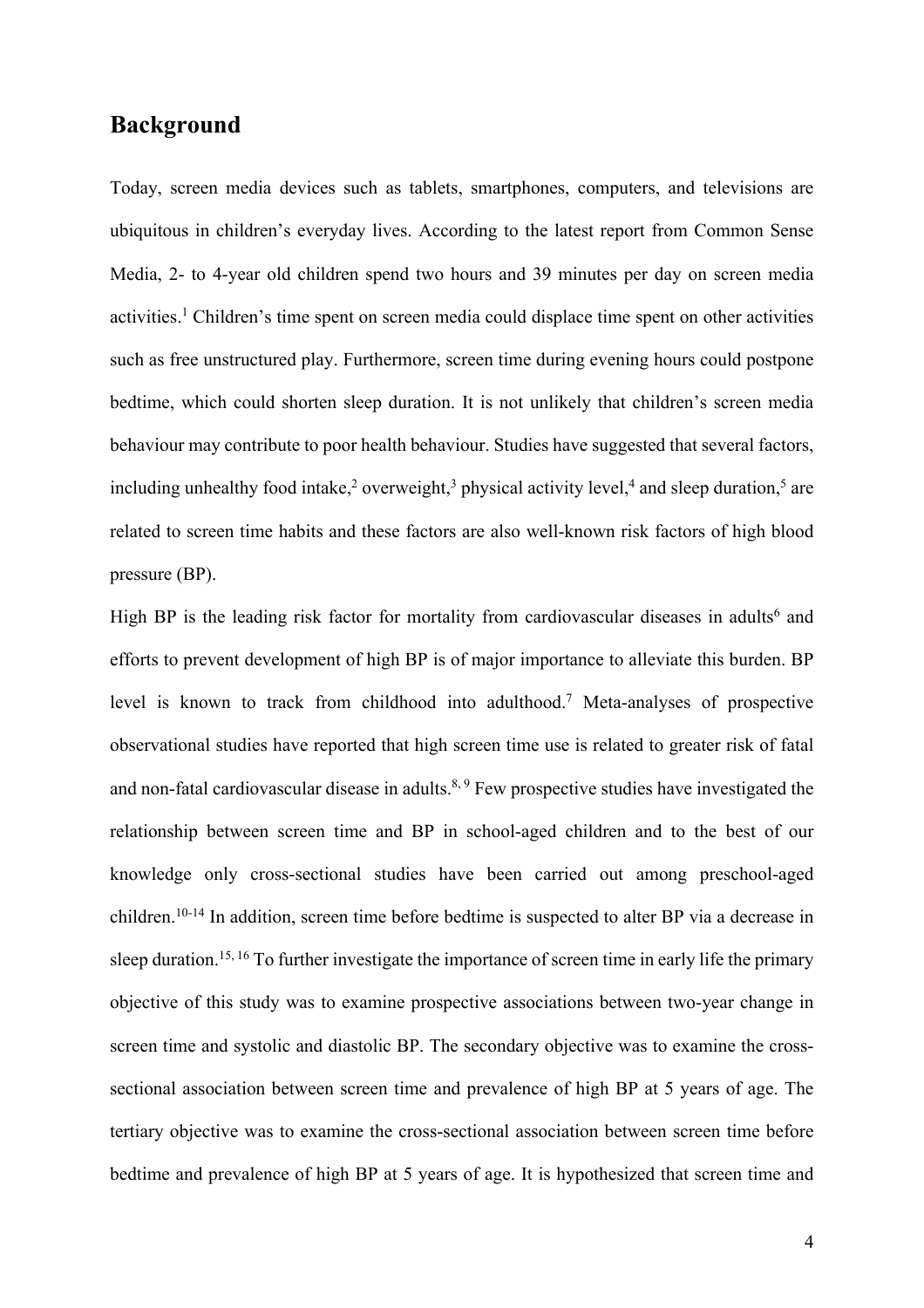screen time before bedtime is positively associated with BP and increased prevalence of high BP.

## **Methods**

#### **Ethics**

The Odense Child Cohort study was approved by The Regional Committees on Health Research Ethics for Southern Denmark (S-20090130). The examinations took place at Hans Christian Andersen Children's Hospital. The hospital is located in the municipality of Odense which has a social distribution comparable to the rest of Denmark (192,000 residents). Written informed consent was obtained from all parents of the participating children.<sup>17</sup> Data can be obtained by contacting Henriette Boye Kyhl (henriette.kyhl@rsyd.dk).

#### **Enrolment**

All women with registered pregnancies between January  $1<sup>st</sup> 2010$  and December 31 $<sup>st</sup> 2012$  were</sup> eligible ( $n = 6,707$ ). Further details on the enrolment process can be found in Figure 1 and Kyhl et al.17 A total of 2,874 pregnant women were enrolled which resulted in 2,665 enrolled children. A total of 1,541 (58%) children contributed with clinical examination data and/or questionnaire data at 3 years of age (baseline). Baseline data was collected between August 2013 and December 2016 and follow-up data, two years later, was collected between August 2015 and January 2019.

#### **Outcomes**

Systolic and diastolic BP were assessed at baseline and follow-up with an electronic oscillometric device (Welch/Allyn - Vital Signs Series 6000). This type of device has been found to be a valid and suitable alternative to auscultation and an appropriate screening tool in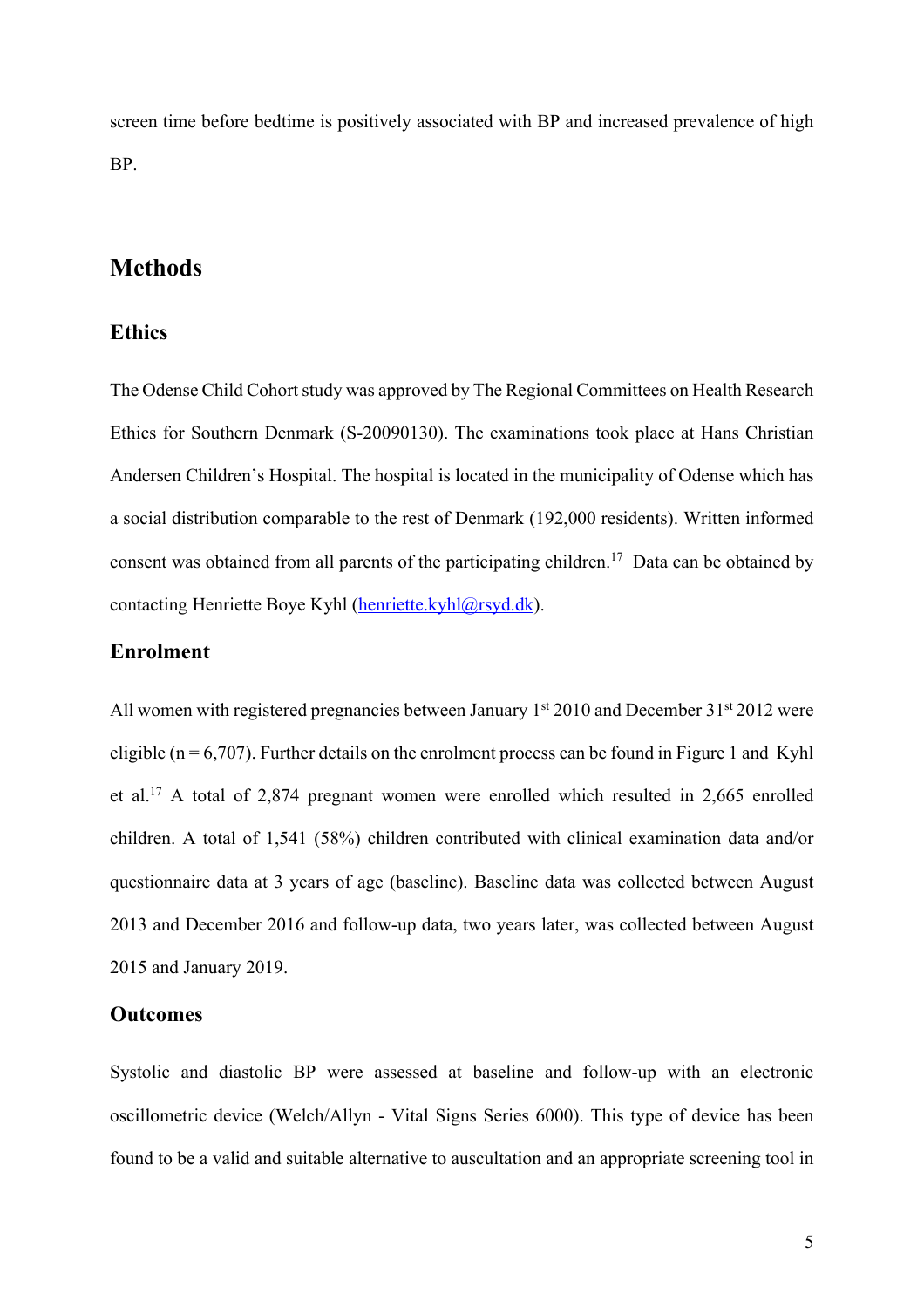paediatric populations.18 The cuffs (Welch/Allyn Flexiport Cuffs) used had a cuff-bladder length covering 80-100% of the circumference of the arm. Children were instructed to be calm and seated in a chair. The cuff was placed on the child's left arm with the *Artery Index Marker*  positioned over the brachial artery*.* A single BP measurement was completed for each child by trained personnel. BP percentiles were calculated to age-, height-, and sex-specific percentiles according to the Clinical Practice Guideline for Screening and Management of High Blood Pressure in Children and Adolescents.<sup>19</sup> High BP was defined as systolic and/or diastolic BP above the  $95<sup>th</sup>$  percentile.<sup>19</sup>

#### **Exposures**

At baseline, parents were asked to quantify their child's daily screen time (0 min., 1**–**29 min., 30**–**59 min., 1**–**2 hours, 3**–**4 hours, and >5 hours) across four different screen media categories (TV, video game consoles, tablet/PC and smartphone). At follow-up, parents were asked to quantify their child's daily screen time (0 min., 1**–**29 min., 30**–**59 min., 1**–**2 hours, 2**–**3 hours, and >3 hours) in two different screen media categories (video games/computer/tablet and TV/movies) for a typical weekday and a typical weekend day. These categorical variables were transformed to continuous variables using the middle value of each category (e.g. 1**–**29 min  $=15$  min). As the highest categories ( $>5$  hours and  $>3$ hours) had no upper bounds it was assumed that these categories had the same minute range in terms of screen time as the preceding category. Total screen time/day at baseline was calculated by adding the amounts of the four screen device categories. Total screen time/day at follow-up was calculated by adding the amounts from the two screen device categories and then weighing weekday screen time by 5/7 and weekend screen time by 2/7. The questions regarding screen time are similar to the questions in the Sedentary Behaviour Questionnaire, which has been reported to have good reliability.20 Parents reported how many days/week their child use screen-based media devices within the last hour before bedtime. Answers were collapsed to form a categorical variable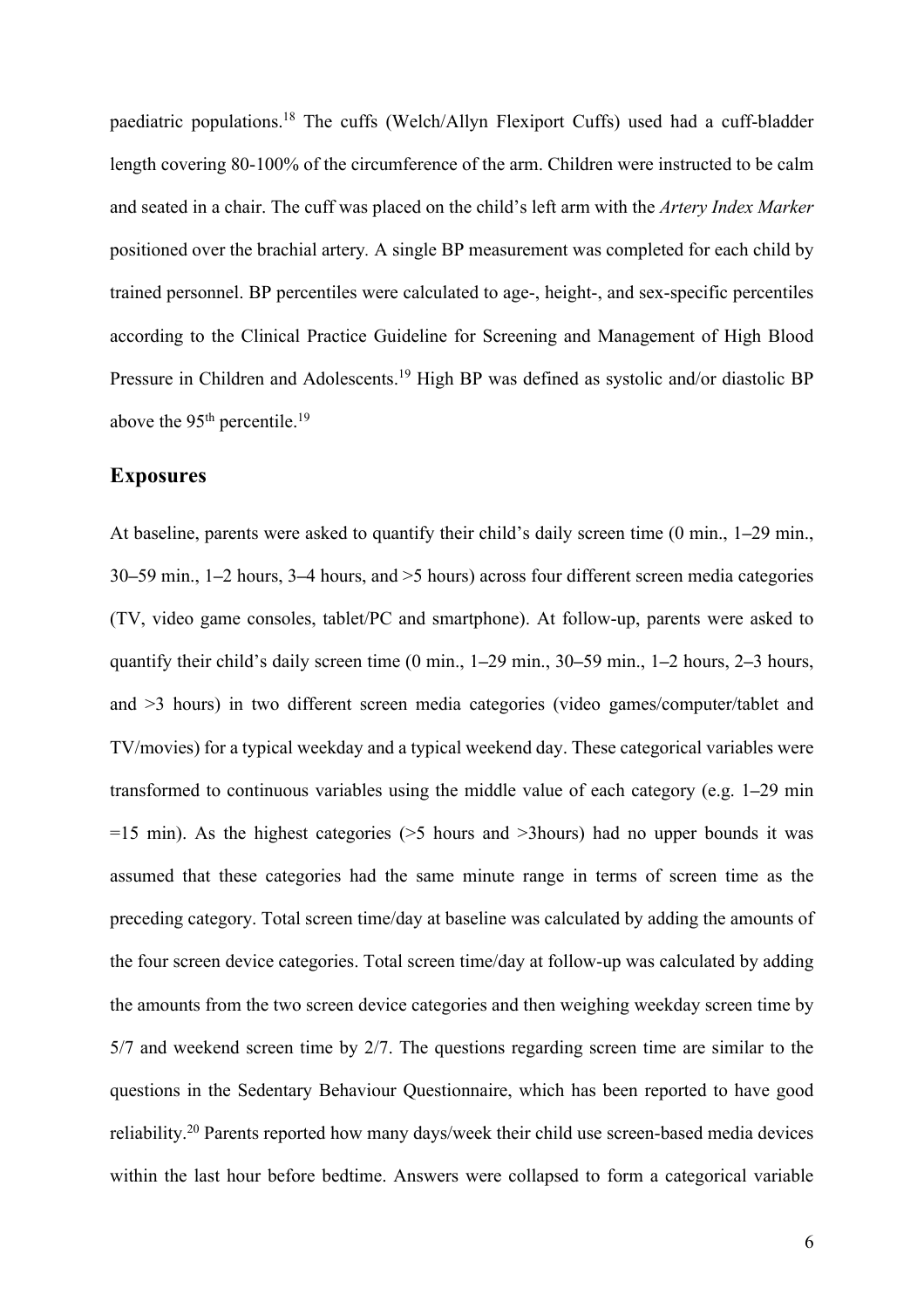(screen time before bedtime) with three levels  $(0-1)$  day/week, 2–5 days/week and  $\geq 6$ days/week).

#### **Covariates**

Self-reported maternal ethnicity was classified as born in Denmark and not born in Denmark. Maternal educational level according to the International Standard Classification of Education (ISCED) were obtained from the enrolment questionnaire. Birthweight (kg) was obtained from the Danish Medical Birth Register. Parents reported a number between 0**–**31 days/month that their child usually consume a meal containing fish. A healthy diet often include fish, and screen time and blood pressure have both been related to unhealthy food intake. Thus, in an attempt to adjust for dietary pattern, fish consumption was included as a putative confounding factor. Body height and weight were assessed at both clinical examinations and body mass index (BMI) was calculated and converted into three categories (grade 1**–**3 thinness, normal weight, overweight/obesity) using international gender and age-specific BMI-cut-offs.<sup>21</sup> Parents reported their child's usual wake-up and bedtime, and a sleep duration variable was calculated by weighing weekday sleep by 5/7 and weekend sleep by 2/7. The sleep variable did not include information on daytime napping or sleep disturbances. Parents reported their child's physical activity level compared to peers (much less, somewhat less, around the same, somewhat more, much more). Dichotomization of this variable was necessary due to few observations in the lowest and highest category.

#### **Statistical Analysis**

Two prospective and two cross-sectional analyses were conducted with children as the unit of analysis. Participants were included in the respective analyses if they had complete data on exposure, outcome and covariates relating to the analysis in question. The primary objective, which was to examine the prospective associations between change in total screen time and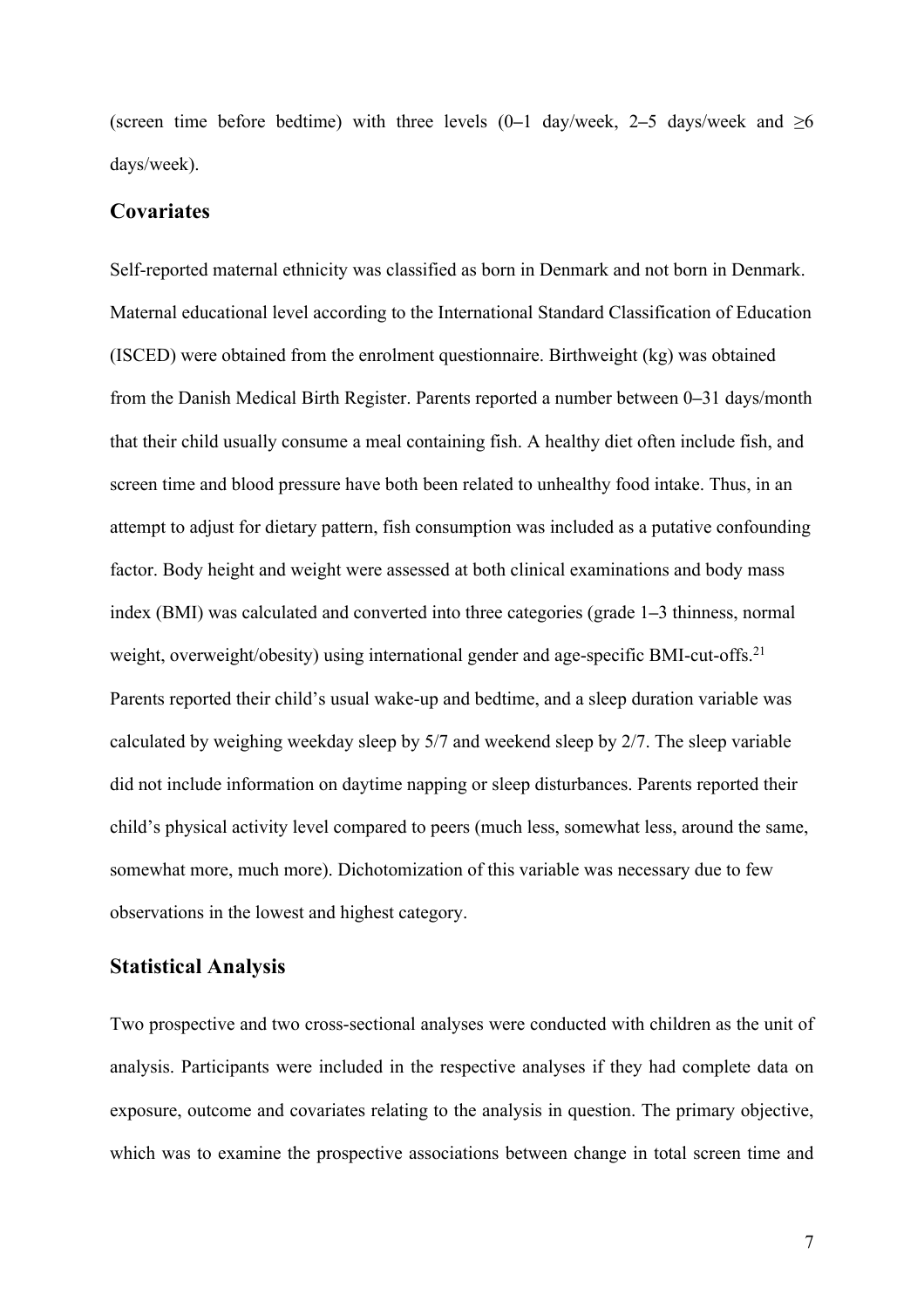systolic and diastolic BP percentile at 5 years of age, was examined using multiple linear regression. The models were initially adjusted for birthweight, maternal educational level, maternal ethnicity, fish consumption at baseline and at follow-up, screen time at baseline, systolic or diastolic BP percentile at baseline, and follow-up time. Additional adjustment for BMI, sleep duration and physical activity level at baseline and at follow-up were made in separate models to explore the extent to which these variables might confound or mediate the association. In a sensitivity analysis we ran multiple imputation by chained equations including all covariates and respective outcomes to investigate the possibility of selection bias. We obtained β coefficients and standard errors based on 20 imputed datasets. We suspected that adiposity could be the primary confounder or mediator in the relationship between screen time and blood pressure. To explore this suspicion, we conducted an additional analysis with change in BMI z-score as the outcome. The secondary and tertiary objective, which was to examine the cross-sectional association between screen time  $(\leq 1 \text{ hour/day}, >1-2 \text{ hours/day}$  and  $>2$ hours/day) and screen time before bedtime (0**–**1 day/week, 2**–**5 days/week and ≥6 days/week) and prevalence of high BP at 5 years of age, was examined using multivariable logistic regression. These models were adjusted according to the same protocol as in the analyses using multiple linear regression. The statistical analyses were performed in Stata15 software using an  $\alpha$ -level of 0.05.

## **Results**

Descriptive data on participants (individuals with complete data at baseline) and nonparticipants (individuals with incomplete data at baseline) are shown in Table 1. The proportion of participants, whose mother completed an education above ISCED level 4 or were born in Denmark, were greater among participants compared to non-participants (Table 1).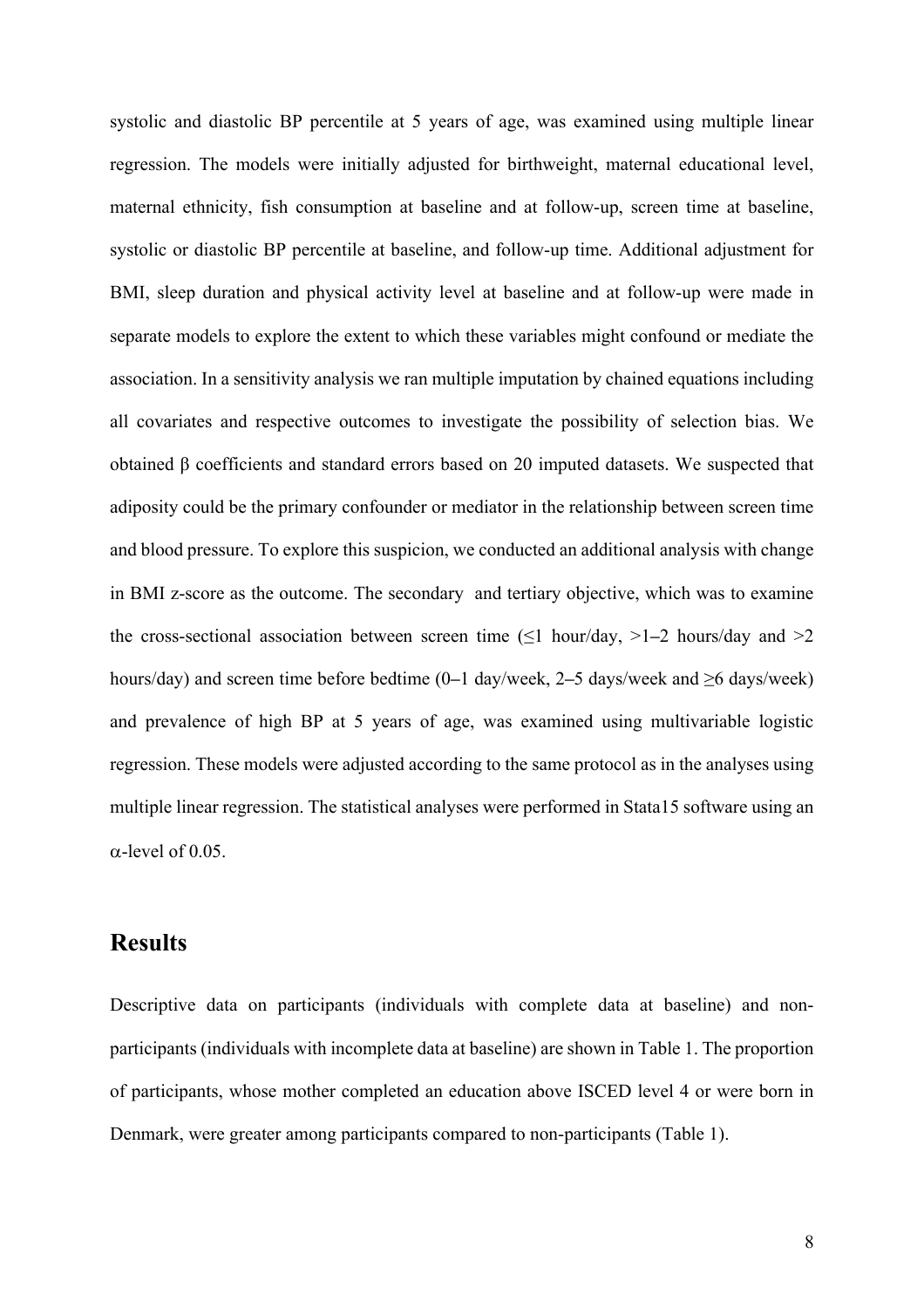Table 2 shows the baseline characteristics of the 848 participants in the prospective analysis across three screen time categories <1 hour/day, ≥1**–**2 hours/day and >2 hour/day. Participants were similar with respect to all variables across the screen time groups  $\leq 1$  hour/day,  $\geq 1-2$ hours/day and  $>2$  hour/day), except for birthweight and physical activity compared to peers. (Table 2). Please consults supplementary table 1 for baseline characteristics on participants vs. dropouts.

#### **Prospective Analysis**

#### **Screen Time and Blood Pressure**

A total of 628 participants (74%) had complete data at two-year follow-up (Figure 1) and average follow-up time was 2.00 (SD 0.09) years. Total screen time at baseline was on average 1.11 (SD 0.66) hours/day. No significant associations were found between two-year change in screen time and systolic (0.55 percentile, 95% confidence interval (CI): -1.51;2.60) and diastolic BP (0.74 percentile, 95% CI: -1.09;2.57) at 5 years of age, after adjustment for baseline BP percentile and confounding factors. The model was also run without adjustment for BP at baseline, but this had no significant impact on the result. Beta coefficients from separate multiple regression models with additional adjustments for BMI, habitual sleep duration and physical activity level at baseline and at follow-up varied marginally from the model without these adjustments (Table 3). The association between two-year change in screen time and systolic (1.08 percentile, 95% (CI): -1.29;2.44) and diastolic BP (1.01 percentile, 95% CI: - 0.81;2.84) were fairly similar in the analyses where missing values were imputed (n=848). Associations between screen time categories and blood pressure was included in supplementary table 2 to enhance comparability with previous studies.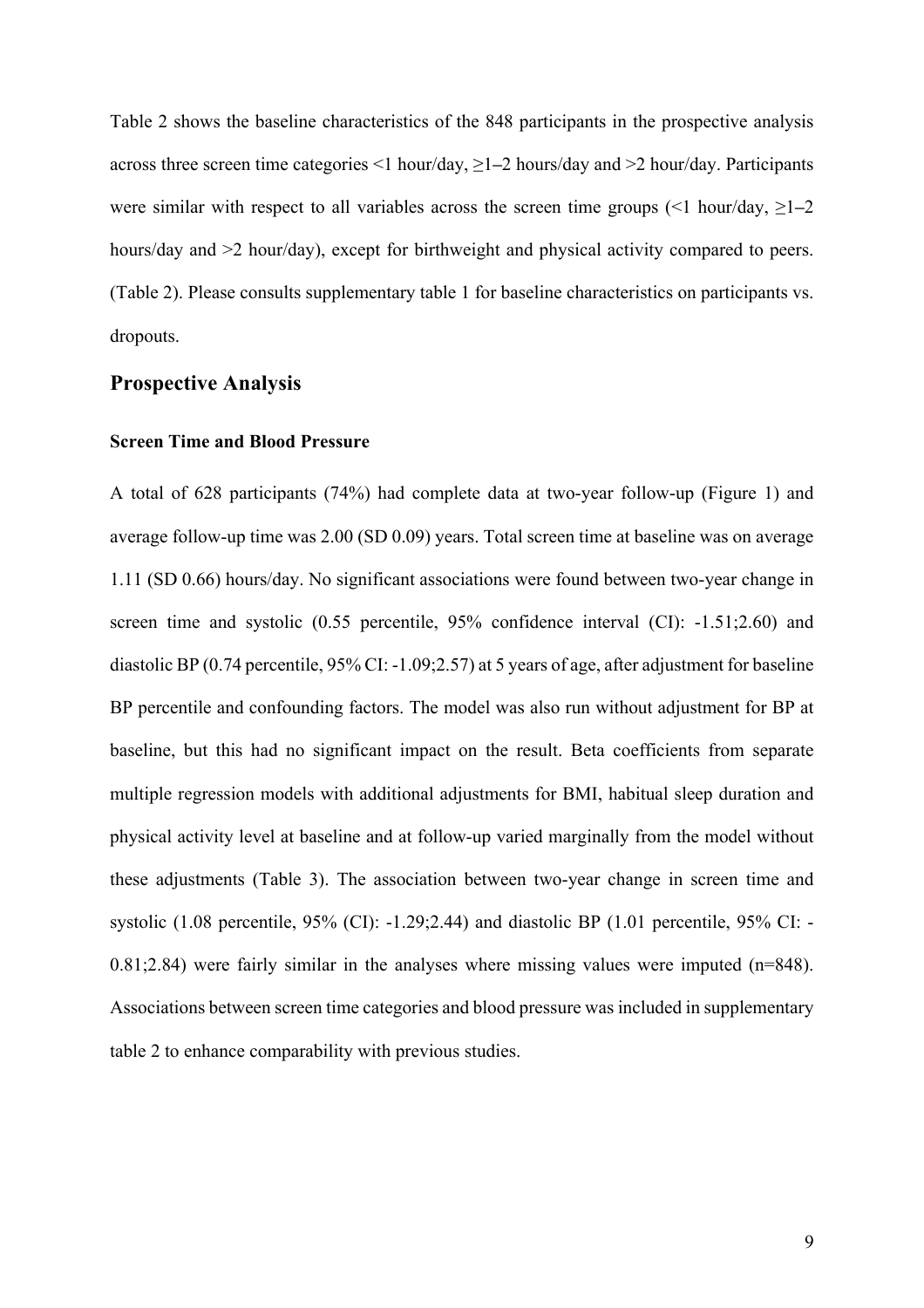#### **Screen Time and BMI**

To explore if change in screen time had an influence on BMI at 5 years of age, we ran an additional multiple linear regression analysis using a BMI z-score as the outcome variable. We made similar statistical adjustments as in the models above, excluding adjustments for BMI category and BP. No significant associations were found between two-year change in screen time and BMI z-score (-0.005, 95% CI: -0.06; 0.05).

#### **Cross-sectional Analyses at 5 years of age**

#### **Screen Time and Prevalence of High Blood Pressure**

The first cross-sectional analysis included 964 children with complete data on exposure, outcome and all covariates at 5 years of age. Total screen time was on average 1.49 (SD 0.82) hours/day. High BP was present in 46 of 278, 83 of 448, and 49 of 238 individuals in the respective screen time groups (≤1 hour/day, >1**–**2 hours/day and >2 hours/day). No significant associations were found between total screen time and prevalence of high BP at 5 years of age, after adjustment for confounding factors; odds ratios were 1.18 (95% CI: 0.79;1.77) for screen time >1**–**2 hours/day and 1.35 (95% CI: 0.86;2.12) for screen time >2 hours/day compared to ≤1 hour/day of total screen time. Further adjustment for BMI, habitual sleep time and physical activity level did not notably change the results (Table 4).

#### **Screen Time Before Bedtime and Prevalence of High Blood Pressure**

The second cross-sectional analysis was based on 963 children with complete data on exposure, outcome and all covariates at 5 years of age. High BP was present in 34 of 255, 84 of 430, and 60 of 278 individuals in the respective screen time before bedtime groups (0**–**1 days/week, 2**–** 5 days/week and ≥6 days/week). Screen time before bedtime was significantly associated with prevalence of high BP at 5 years of age, after adjusting for confounding factors. The prevalence odds ratios for participants with screen time before bedtime 2**–**5 days/week and ≥6 days/week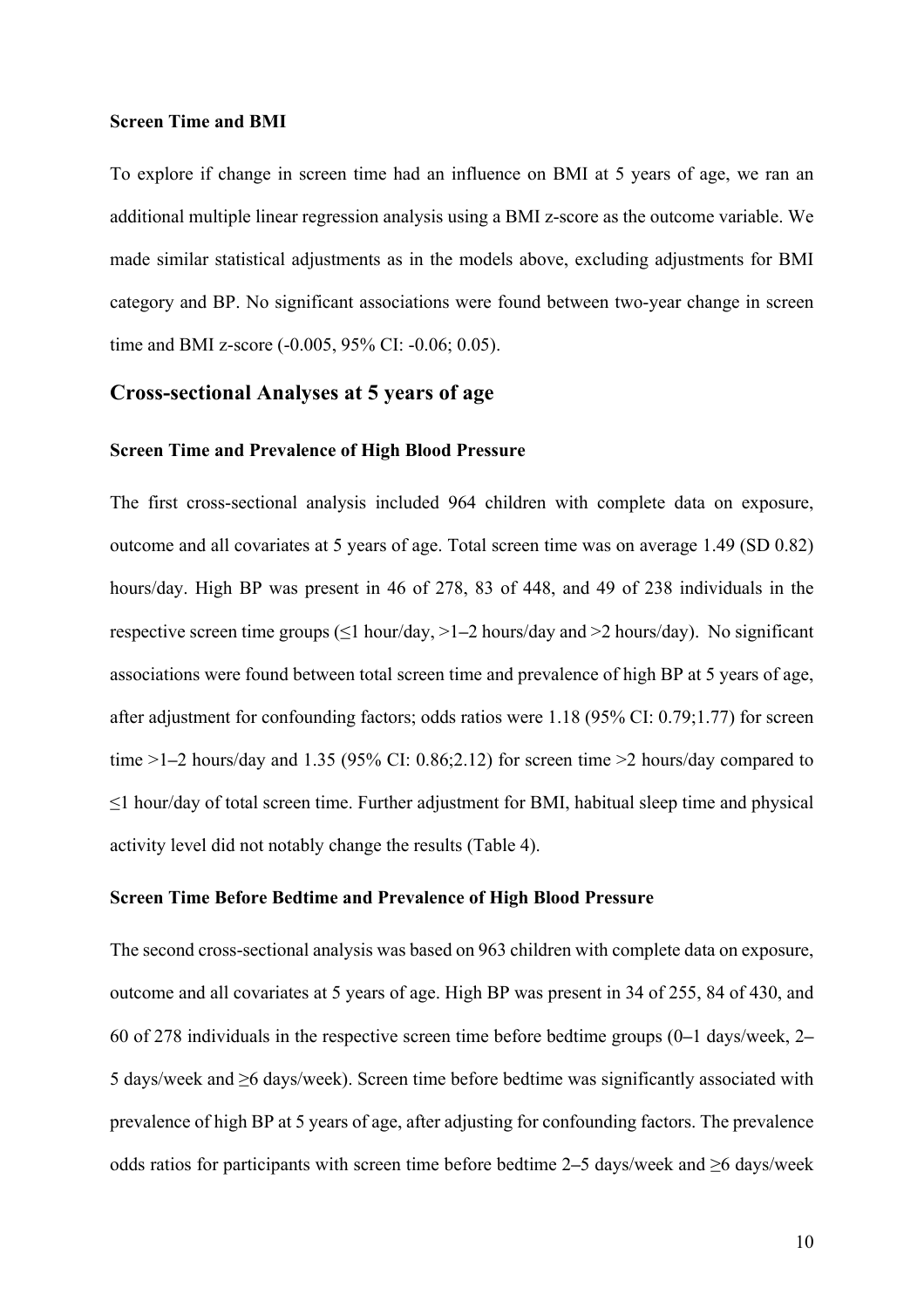were 1.57 (95% CI: 1.02;2.42) and 1.82 (95% CI: 1.14;2.89) respectively, compared to screen time before bedtime 0**–**1 day/week. Additional adjustment for BMI, habitual sleep duration and physical activity level did not alter the results(table 4). Results were also statistically significant when screen time before bedtime was included as a continuous variable 0**–**7 days/week (odds ratio: 1.09, 95% CI: 1.02;1.16).

#### **Discussion**

Based on recently collected prospective data from a population-based sample of Danish preschool-aged children followed over two years, no significant prospective associations were found between total screen time and BP. The cross-sectional analyses revealed no significant associations between total screen time use and prevalence of high BP, however, amount of days/week with screen time before bedtime was associated with a greater prevalence of high BP.

The prospective results of the current study differ from the results of the prospective studies that have examined the relationship between screen time and BP in children. A large prospective study using data collected between 2007 and 2010 ( $n = 5,061$ ) by de Moraes et al. found that engagement in screen time activities  $\geq 2$  hours/day compared to  $\leq 2$  hours/day was associated with a 28 percent increased risk of high BP in 2**–**9 year-olds. <sup>10</sup> However, in contrast to the current study, no attempt to adjust for ethnicity, birth weight, or dietary pattern was made, which are potential confounding factors. Another prospective study ( $n = 698$ ) by Gopinath et al. investigated 6 year-olds using data collected between 2003-2011 and found that each additional hour of screen time at baseline was positively associated with a 0.69 mmHg and 0.59 mmHg increase in diastolic and mean arterial BP at five-year follow-up, respectively.<sup>11</sup> A major possible explanation for the discordant findings between studies may be the fairly large differences in screen time exposure level in the study populations. In de Moraes et al., 48.9 and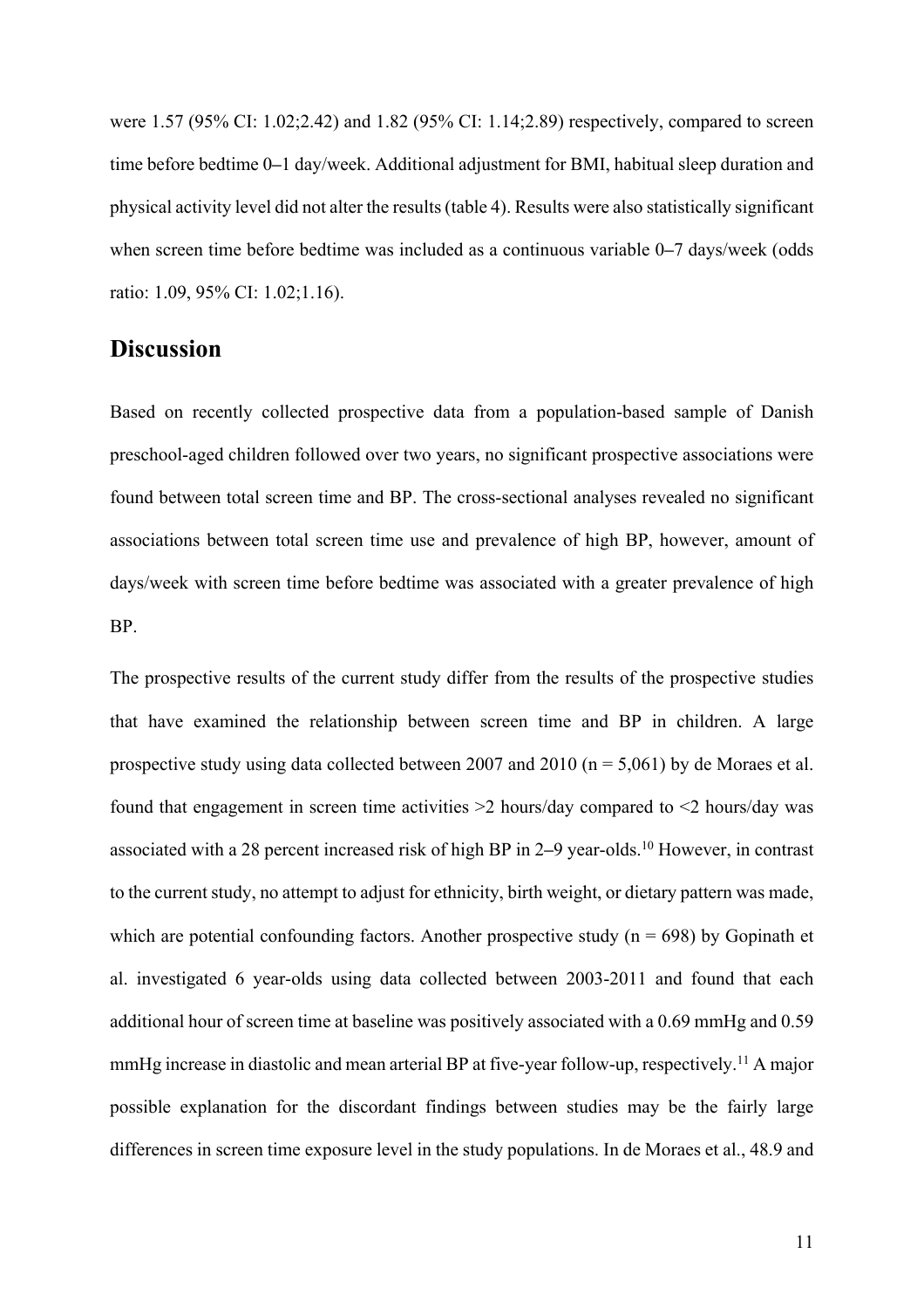39.9 percent of the included boys and girls had >2 hours of screen time per day, respectively, and in Gopinath et al. the average exposure to screen time was 1.91 hours per day at baseline.<sup>10,</sup>  $11$  In the current study, average exposure to screen time was only 1.11 and 1.49 hours/day at baseline and follow-up, respectively. Since screen time is likely to increase with age, the relatively large age difference may also explain the discrepancy in the results.<sup>22</sup> Another explanation may be the fact that the screen media landscape has changed considerably within recent years; studies suggest use of mobile screen devices has increased from 4 percent in 2011 to 34 percent in 2017 among 0- to 8-year-olds.<sup>1</sup> Also it is possible that the societal norm has shifted on screen use in recent years. The desire to conform to a perceived societal norm may increase the likelihood of underreporting, and the potential for this bias could be more widespread in our study with baseline assessment starting in 2013 vs. 2003 and 2007 in Gopinath et al. and de Moraes et al. respectively.

The cross-sectional analysis at 5 years of age, which showed no association between total screen time and prevalence of high BP, are in agreement with cross-sectional results found by Chinapaw et al. (5- to 6-year-olds) and Crispim et al. (2- to 5-year-olds)<sup>13, 14</sup>. In contrast, Stamatakis et al. found a significant positive association between TV-viewing and both systolic and diastolic BP among 2- to 12-year-olds. However, a limitation in the study by Stamatakis et. al. is that the potential impact of weight status was not investigated.<sup>12</sup>

The present study contributes to the literature with unique knowledge on the relationship between screen time before bedtime and prevalence of high BP in preschool-aged children. We found a significant relationship between screen time before bedtime and BP, suggesting that children who engage in screen time before bedtime have increased odds of high BP. This association was not explained by sleep duration. However, a study by Magee et al. suggest that the relationship between screen time and sleep duration may be bidirectional.<sup>23</sup> In relation to this, our finding could be explained by reverse causation since children may use screen media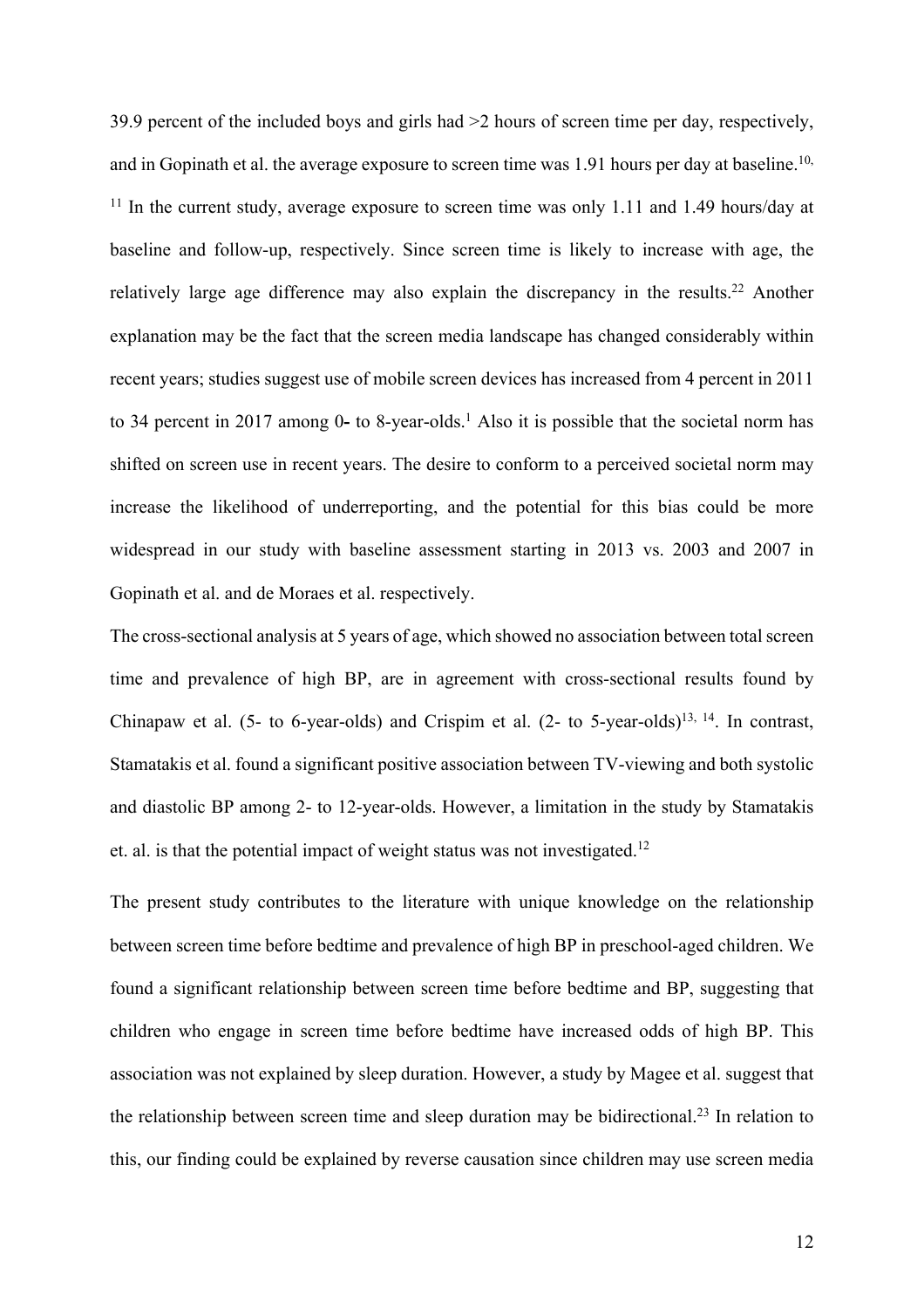devices before bedtime due to trouble falling asleep. Unquestionably, this is a complex relationship that warrants further investigation in other samples of young children.

#### **Strengths and Limitations**

The current study has some major strengths compared to previous studies. Firstly, the prospective design where information on exposure, outcome, and confounding factors were obtained at both baseline and at follow-up, which takes into account that variables may vary over time. Secondly, the analyses are based on a relatively large sample of preschool-aged children from a well-known source population. Despite these strengths, the results of the current study must to be interpreted with the following limitations in mind. Firstly, it is inevitable that parent-reported screen time will increase random measurement error. Furthermore, it may also have introduced recall bias, social desirability bias and bias due to partly unknown exposure status (as the parent may not know the full scope of the child's screen time habits). The limitations described above are expected to introduce lower ratings of exposure and decrease statistical precision. However, one cannot be sure if they cause non-differential or differential misclassification of exposure; therefore, the direction of bias is unknown. Objective measurement of screen time would have solved these problems; however, such methodologies are still to be developed. Secondly, the single BP measurement protocol used in the current study has previously been found to introduce differences compared to a multiple measurement protocol.<sup>24</sup> A classification that is based on a single measurement will most likely overestimate the prevalence of high blood pressure and introduce false-positive readings. However, we expect the error caused by the BP measurement protocol to be random, which would most likely introduce non-differential misclassification, potentially widening the confidence intervals in our prospective analyses where BP is on a continuous scale and inducing bias towards the null in our cross-sectional analysis due to presence of false-positive high BP readings. <sup>25</sup> Thirdly, although thorough adjustments were made to address potential confounders, residual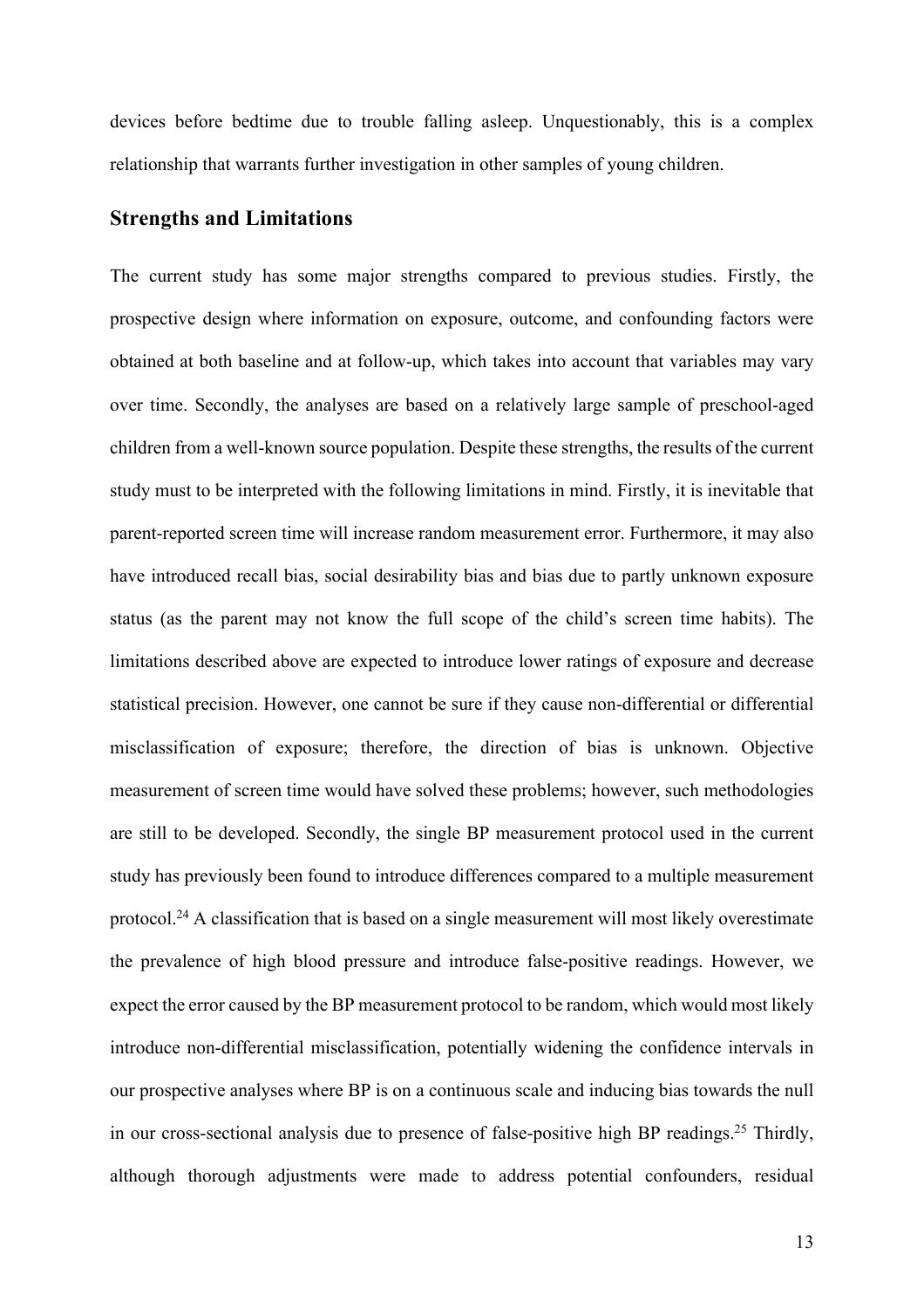confounding and unknown confounding cannot be ruled out. Fourthly, drop-outs or missing data may have introduced selection bias in the current study. However, results from the multiple imputation analyses did not differ from those of the complete case analyses in the primary prospective analyses. Finally, reverse causation cannot be ruled out.

## **Conclusions**

In conclusion, no evidence was found of a prospective or cross-sectional relationship between screen time and BP among Danish preschool-aged children. However, exposure screen time before bedtime was significantly associated with increased prevalence of high BP at 5 years of age. These results must be interpreted in light of the limitations of the current study. Experimental studies of efficacy of limiting screen-based media use, which are still lacking, are warranted to further investigate the putative effect of high screen time on BP in young people considering the potential impact it could have in primordial prevention of later cardiovascular diseases in adulthood.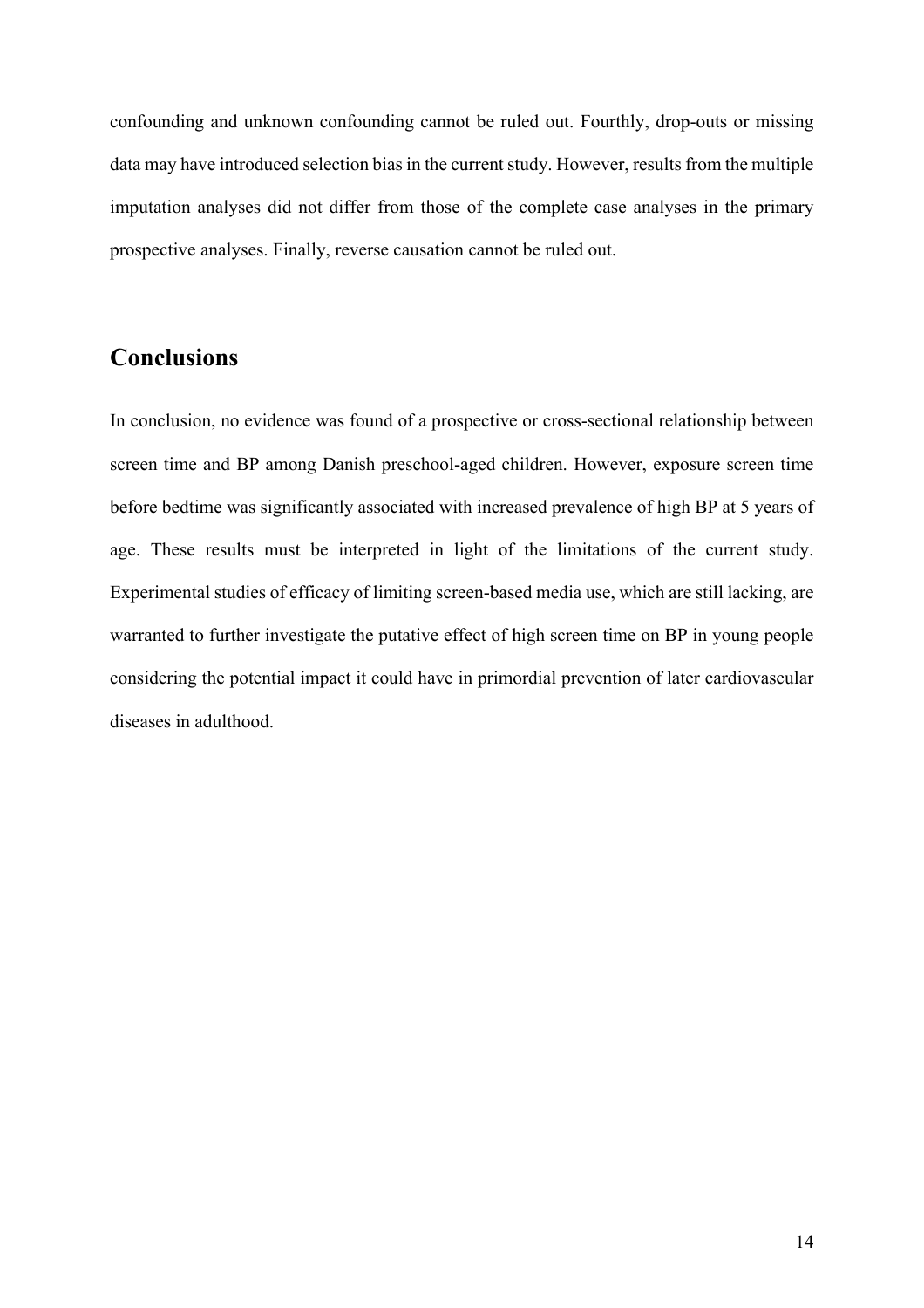## **Funding**

This research received no specific grant from any funding agency in the public, commercial,

or not-for-profit sectors.

## **Declaration of Conflicts of Interest**

The authors declare that there is no conflict of interest.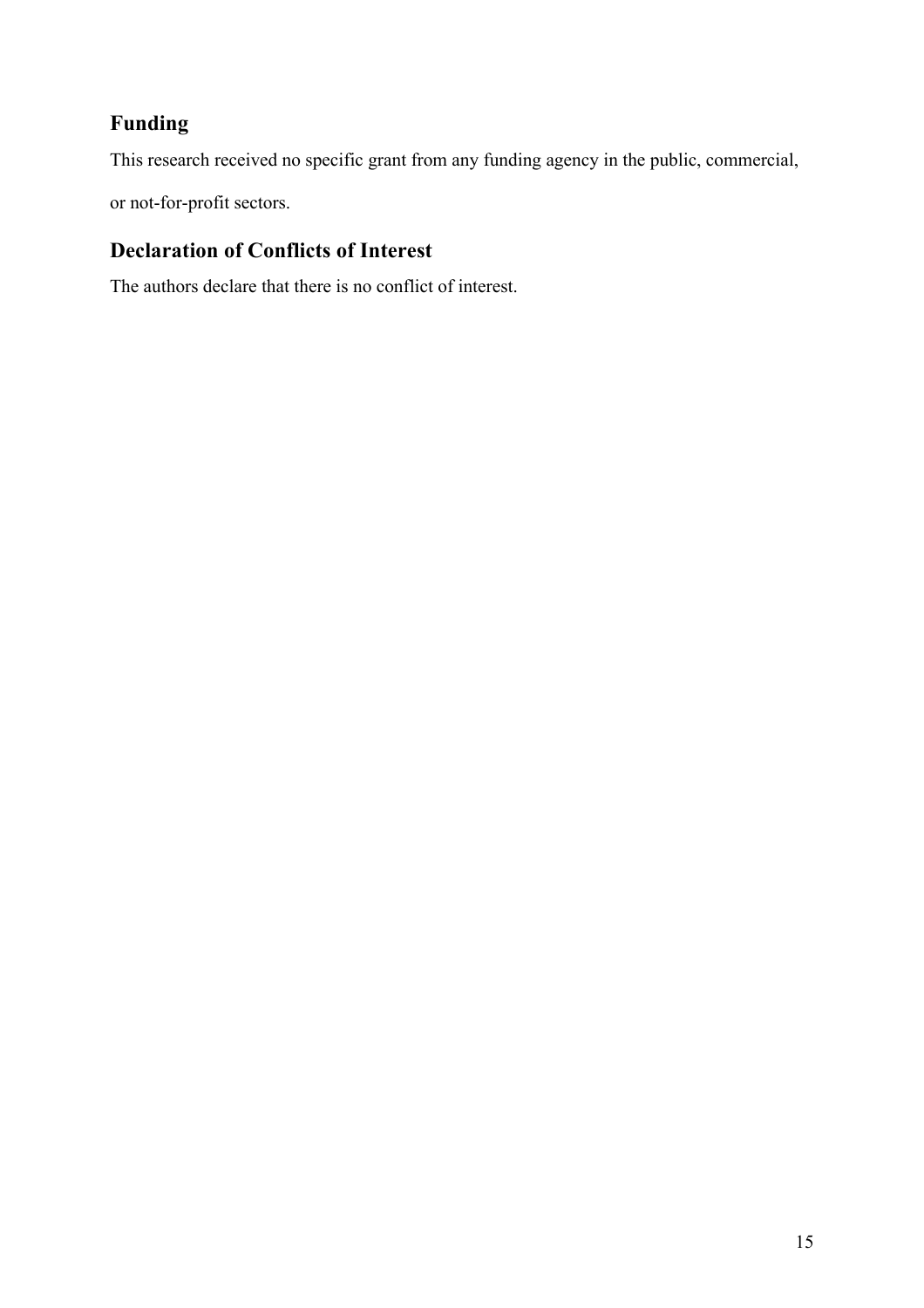## **References**

- 1. Rideout V. *The Common Sense Census: Media Use by Kids Age Zero to Eight*. 2017. San Francisco, CA: Common Sense Media.
- 2. Hobbs M, Pearson N, Foster PJ, et al. Sedentary behaviour and diet across the lifespan: an updated systematic review. *Br J Sports Med* 2015; 49: 1179-1188. 2014/10/30. DOI: 10.1136/bjsports-2014-093754.
- 3. Falbe J, Rosner B, Willett WC, et al. Adiposity and Different Types of Screen Time. *Pediatrics* 2013; 132: e1497-e1505. DOI: 10.1542/peds.2013-0887.
- 4. Chinapaw MJ, Proper KI, Brug J, et al. Relationship between young peoples' sedentary behaviour and biomedical health indicators: a systematic review of prospective studies. *Obesity reviews : an official journal of the International Association for the Study of Obesity* 2011; 12: e621-632. 2011/03/29. DOI: 10.1111/j.1467-789X.2011.00865.x.
- 5. Hale L and Guan S. Screen time and sleep among school-aged children and adolescents: a systematic literature review. *Sleep medicine reviews* 2015; 21: 50-58. 2014/09/07. DOI: 10.1016/j.smrv.2014.07.007.
- 6. The Global Burden of Metabolic Risk Factors for Chronic Diseases C. Cardiovascular disease, chronic kidney disease, and diabetes mortality burden of cardio-metabolic risk factors between 1980 and 2010: comparative risk assessment. *The Lancet Diabetes & Endocrinology* 2014; 2: 634-647. DOI: 10.1016/S2213-8587(14)70102-0.
- 7. Chen X and Wang Y. Tracking of blood pressure from childhood to adulthood: a systematic review and meta-regression analysis. *Circulation* 2008; 117: 3171- 3180. 2008/06/19. DOI: 10.1161/circulationaha.107.730366.
- 8. Grøntved A and Hu FB. Television Viewing and Risk of Type 2 Diabetes, Cardiovascular Disease, and All-Cause Mortality A Meta-analysis. *Jama* 2011; 305: 2448-2455. DOI: 10.1001/jama.2011.812.
- 9. Biswas A, Oh PI, Faulkner GE, et al. Sedentary time and its association with risk for disease incidence, mortality, and hospitalization in adults: a systematic review and meta-analysis. *Annals of internal medicine* 2015; 162: 123-132. 2015/01/20. DOI: 10.7326/m14-1651.
- 10. de Moraes ACF, Carvalho HB, Siani A, et al. Incidence of high blood pressure in children — Effects of physical activity and sedentary behaviors: The IDEFICS study

High blood pressure, lifestyle and children. *International Journal of Cardiology* 2014; 180: 165-170. DOI: 10.1016/j.ijcard.2014.11.175.

- 11. Gopinath B, Hardy LL, Kifley A, et al. Activity behaviors in schoolchildren and subsequent 5-yr change in blood pressure. *Medicine and science in sports and exercise* 2014; 46: 724-729. 2013/09/24. DOI: 10.1249/mss.0000000000000166.
- 12. Stamatakis E, Coombs N, Jago R, et al. Type-specific screen time associations with cardiovascular risk markers in children. *American journal of preventive medicine* 2013; 44: 481-488. 2013/04/20. DOI: 10.1016/j.amepre.2013.01.020.
- 13. Crispim PAA, Peixoto MdRG and Jardim PCBV. Risk Factors Associated with High Blood Pressure in Two-to Five-Year-Old Children. *Arquivos brasileiros de cardiologia* 2014; 102: 39-46. DOI: 10.5935/abc.20130227.
- 14. Chinapaw MJ, Altenburg TM, van Eijsden M, et al. Screen time and cardiometabolic function in Dutch 5–6 year olds: cross-sectional analysis of the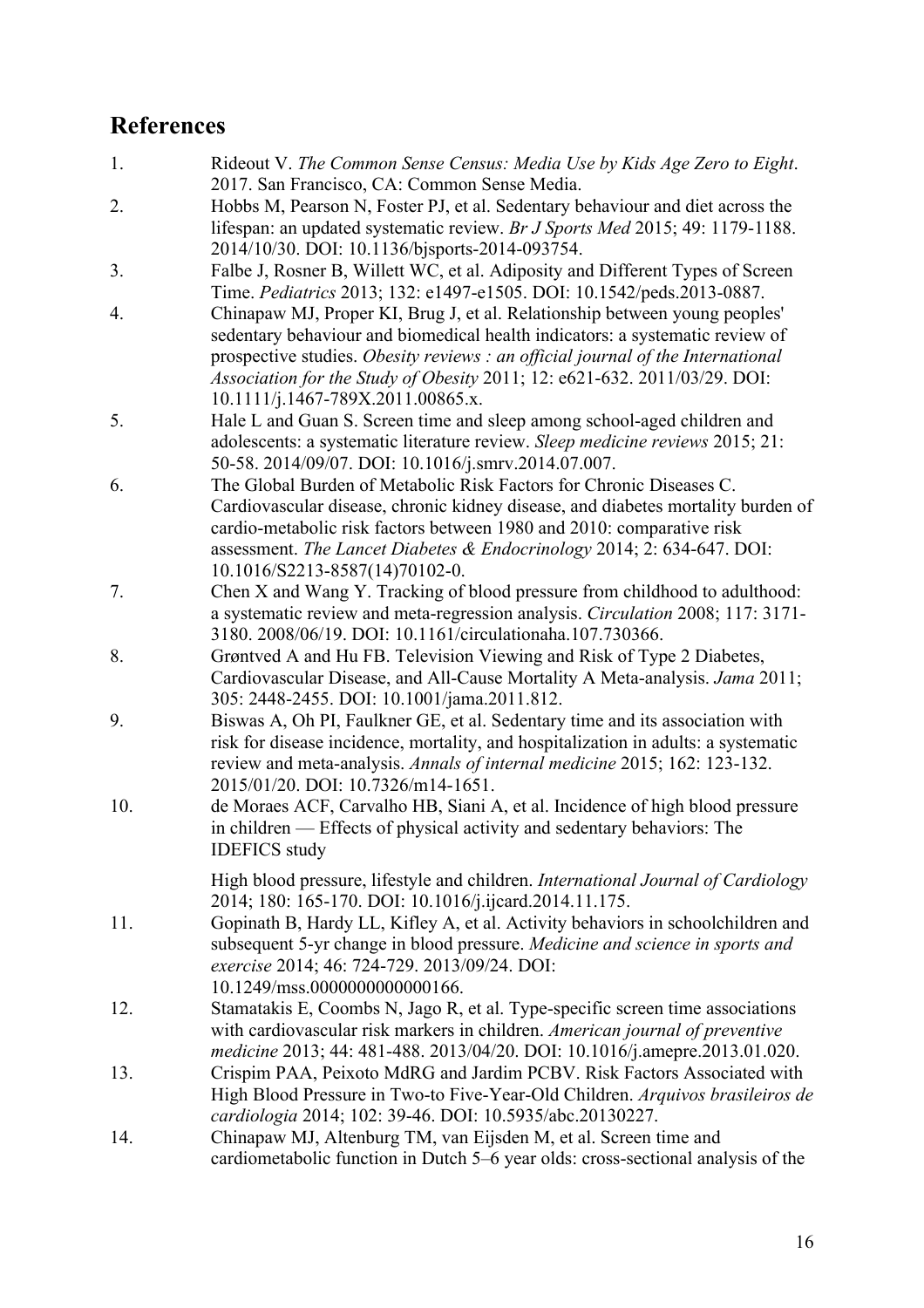|     | ABCD-study. BMC Public Health 2014; 14: 933. journal article. DOI:                                                                                                                                                                                           |
|-----|--------------------------------------------------------------------------------------------------------------------------------------------------------------------------------------------------------------------------------------------------------------|
|     | 10.1186/1471-2458-14-933.                                                                                                                                                                                                                                    |
| 15. | Fuller C, Lehman E, Hicks S, et al. Bedtime Use of Technology and Associated                                                                                                                                                                                 |
|     | Sleep Problems in Children. Global Pediatric Health 2017; 4:<br>2333794X17736972. DOI: 10.1177/2333794X17736972.                                                                                                                                             |
| 16. | Gottlieb DJ, Redline S, Nieto FJ, et al. Association of usual sleep duration with                                                                                                                                                                            |
|     | hypertension: the Sleep Heart Health Study. Sleep 2006; 29: 1009-1014.<br>2006/09/02.                                                                                                                                                                        |
| 17. | Kyhl HB, Jensen TK, Barington T, et al. The Odense Child Cohort: aims,                                                                                                                                                                                       |
|     | design, and cohort profile. Paediatric and perinatal epidemiology 2015; 29:<br>250-258. 2015/03/11. DOI: 10.1111/ppe.12183.                                                                                                                                  |
| 18. | Duncombe SL, Voss C and Harris KC. Oscillometric and auscultatory blood<br>pressure measurement methods in children: a systematic review and meta-<br>analysis. Journal of hypertension 2017; 35: 213-224. 2016/11/22. DOI:<br>10.1097/hjh.0000000000001178. |
| 19. | Flynn JT, Kaelber DC, Baker-Smith CM, et al. Clinical Practice Guideline for                                                                                                                                                                                 |
|     | Screening and Management of High Blood Pressure in Children and                                                                                                                                                                                              |
|     | Adolescents. Pediatrics 2017; 140 2017/08/23. DOI: 10.1542/peds.2017-1904.                                                                                                                                                                                   |
| 20. | Rosenberg DE, Norman GJ, Wagner N, et al. Reliability and validity of the                                                                                                                                                                                    |
|     | Sedentary Behavior Questionnaire (SBQ) for adults. <i>J Phys Act Health</i> 2010; 7:<br>697-705.2010/11/23.                                                                                                                                                  |
| 21. | Cole TJ, Bellizzi MC, Flegal KM, et al. Establishing a standard definition for<br>child overweight and obesity worldwide: international survey. BMJ (Clinical<br>research ed) 2000; 320: 1240-1243. 2000/05/08.                                              |
| 22. | Przybylski AK. Digital Screen Time and Pediatric Sleep: Evidence from a                                                                                                                                                                                      |
|     | Preregistered Cohort Study. The Journal of pediatrics 2019; 205: 218-223.e211.                                                                                                                                                                               |
|     | 2018/11/07. DOI: 10.1016/j.jpeds.2018.09.054.                                                                                                                                                                                                                |
| 23. | Magee CA, Lee JK and Vella SA. Bidirectional relationships between sleep                                                                                                                                                                                     |
|     | duration and screen time in early childhood. JAMA pediatrics 2014; 168: 465-                                                                                                                                                                                 |
|     | 470. 2014/03/05. DOI: 10.1001/jamapediatrics.2013.4183.                                                                                                                                                                                                      |
| 24. | Burkard T, Mayr M, Winterhalder C, et al. Reliability of single office blood                                                                                                                                                                                 |
|     | pressure measurements. Heart 2018. 10.1136/heartjnl-2017-312523.                                                                                                                                                                                             |
| 25. | Greenland S. Basic methods for sensitivity analysis of biases. International                                                                                                                                                                                 |
|     | journal of epidemiology 1996; 25: 1107-1116. 1996/12/01.                                                                                                                                                                                                     |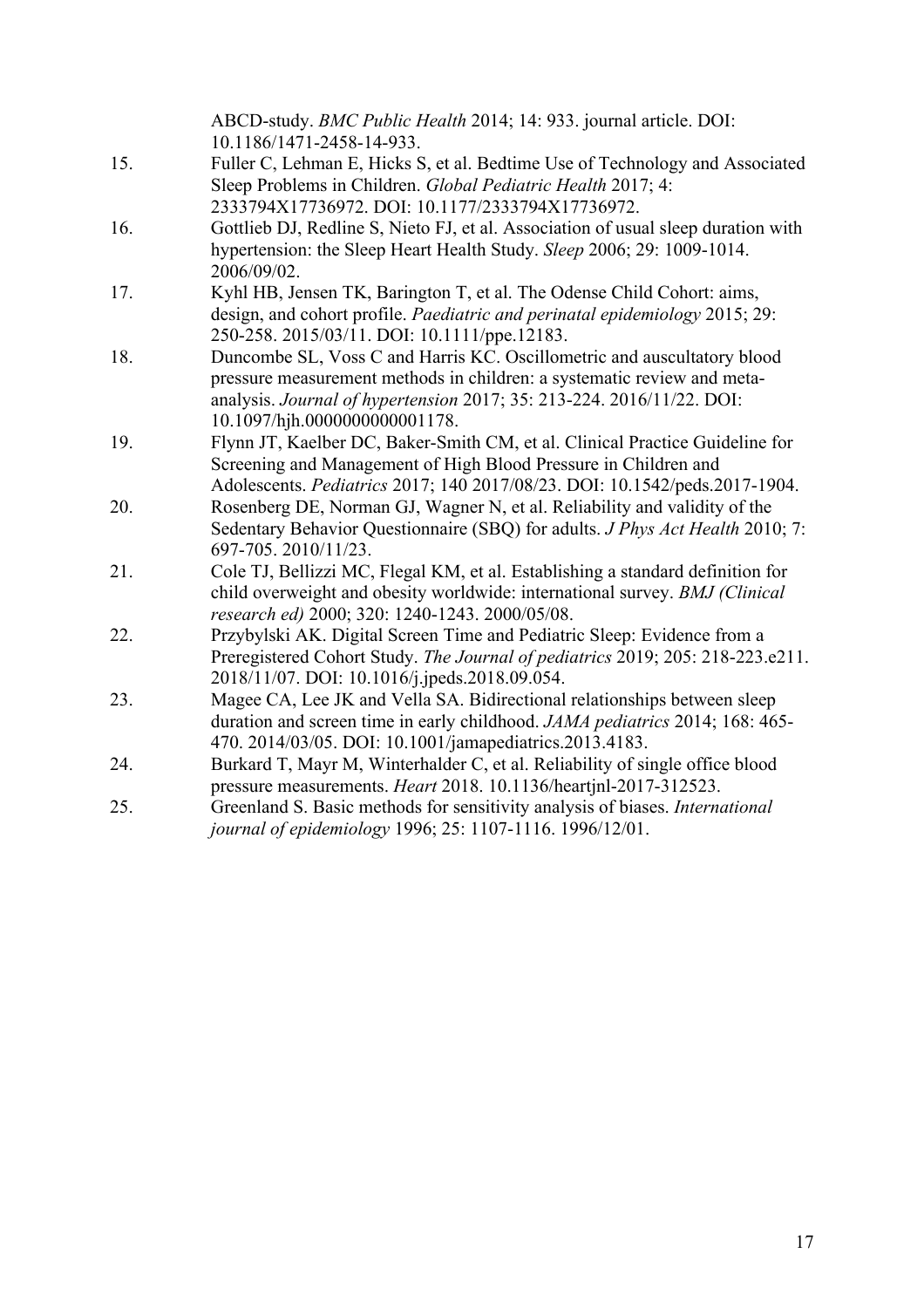| <b>Characteristics</b>        | Participants                   | Non-participants                | P-value          | Total n |
|-------------------------------|--------------------------------|---------------------------------|------------------|---------|
| Gender (% males)              | 52.36%<br>$(n = 848)$          | 52.61%<br>$(n = 1817)$          | $^{\circ}$ 0.902 | 2665    |
| Birthweight (kg)              | $3.51 \pm 0.53$<br>$(n = 848)$ | $3.47 \pm 0.59$<br>$(n = 1816)$ | $b$ 0.058        | 2664    |
| Maternal educational level    |                                |                                 |                  |         |
| $ISCED$ $I-3$                 | 22.41%                         | 29.53%                          |                  |         |
| <b>ISCED 4</b>                | 9.32%                          | 11.89%                          |                  |         |
| ISCED 5-6                     | 42.81%                         | 39.00%                          |                  |         |
| ISCED 7-8                     | 25.47%                         | 19.58%                          | $a < 0.001*$     | 2084    |
|                               | $(n = 848)$                    | $(n = 1236)$                    |                  |         |
| Maternal ethnicity (% Born in | 93.99%                         | 89.74%                          | $^a 0.001*$      | 2086    |
| Denmark)                      | $(n = 848)$                    | $(n = 1238)$                    |                  |         |

## **Table 1 – Characteristics of participants vs. non-participants**

Table 1 shows descriptive data on participants with complete data vs. non-participants (individuals with incomplete data at baseline). Data are presented as proportions (%) or means ±SD of the group. Significant differences are marked \*(p<0.05). Categorical variables were compared using chi<sup>2</sup>-test (<sup>a</sup>). Continuous parametric variables were compared using a two-sample t-test (<sup>b</sup>). Number of children (n) varied among nonparticipants due to incomplete data at examinations preceding baseline.

Н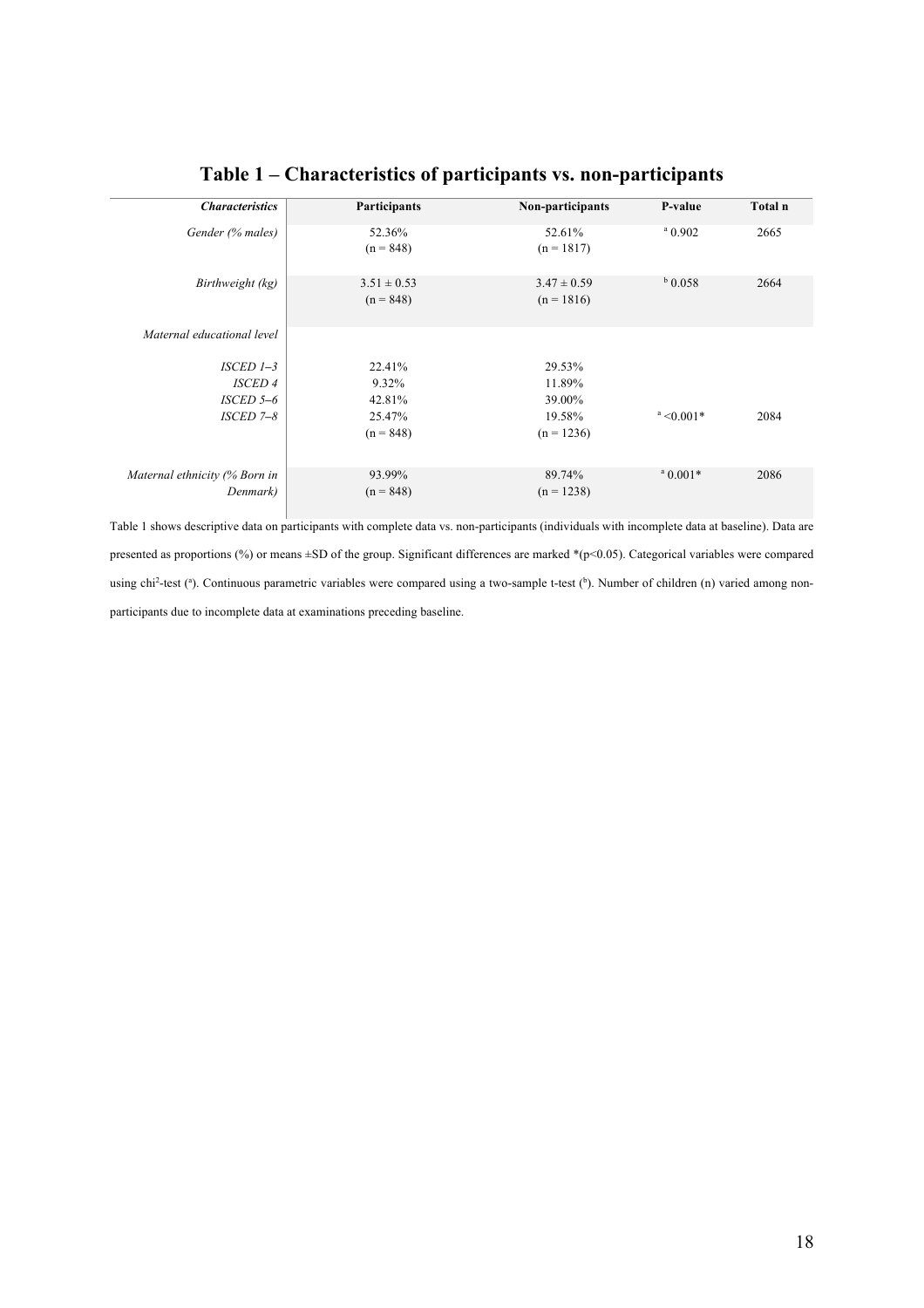| <b>Participant characteristics</b>                                                                         | <b>Total Screen Time</b><br>$\langle$ 1hour/day<br>$(n = 318)$ | <b>Total Screen time</b><br>$\leq$ 1-2 hours/day<br>$(n = 467)$ | <b>Total Screen Time &gt;2</b><br>hours/day<br>$(n = 63)$ | All<br>participants<br>$(n = 848)$ | $P-$<br>value        |
|------------------------------------------------------------------------------------------------------------|----------------------------------------------------------------|-----------------------------------------------------------------|-----------------------------------------------------------|------------------------------------|----------------------|
|                                                                                                            |                                                                |                                                                 |                                                           |                                    |                      |
| Gender (% males)                                                                                           | 50.00%                                                         | 52.89%                                                          | 60.32%                                                    | 52.36%                             | $^{\circ}$ 0.307     |
| Birthweight (kg)                                                                                           | $3.44 \pm 0.55$                                                | $3.55 \pm 0.50$                                                 | $3.58 \pm 0.65$                                           | $3.51 \pm 0.53$                    | $b_{0.015*}$         |
| <b>Maternal educational level</b>                                                                          |                                                                |                                                                 |                                                           |                                    |                      |
| $ISCED$ $I-3$                                                                                              | 21.07%                                                         | 22.70%                                                          | 26.98%                                                    | 22.41%                             |                      |
| <b>ISCED 4</b>                                                                                             | 9.75%                                                          | 8.78%                                                           | 11.11%                                                    | 9.32%                              |                      |
| $ISCED 5-6$                                                                                                | 42.14%                                                         | 44.11%                                                          | 36.51%                                                    | 42.81%                             |                      |
| $ISCED 7-8$                                                                                                | 27.04%                                                         | 24.41%                                                          | 25.40%                                                    | 25.47%                             | $a$ 0.857            |
| Maternal ethnicity<br>(% born in Denmark)                                                                  | 93.08%                                                         | 94.65%                                                          | 93.65%                                                    | 93.99%                             | $^{\rm a}$ 0.659     |
| <b>Fish consumption</b><br>(days/month)                                                                    | $7.91 \pm 7.26$                                                | $8.19 \pm 7.25$                                                 | $8.80 \pm 8.21$                                           | $8.13 \pm 7.32$                    | $b$ 0.391            |
| BMI                                                                                                        |                                                                |                                                                 |                                                           |                                    |                      |
| $Grade$ $I-3$ thinness                                                                                     | 11.32%                                                         | 13.70%                                                          | 23.81%                                                    | 13.56%                             |                      |
| Normal weight                                                                                              | 82.70%                                                         | 81.80%                                                          | 69.84%                                                    | 81.25%                             |                      |
| Overweight/obese                                                                                           | 5.97%                                                          | 4.50%                                                           | 6.35%                                                     | 5.19%                              | $a$ 0.243            |
| <b>Habitual sleep duration</b><br>(hours)                                                                  | $11.16 \pm 0.55$                                               | $11.11 \pm 0.55$                                                | $10.88 \pm 0.61$                                          | $11.11 \pm 0.56$                   | $b$ 0.539            |
| Physical activity level<br>compared to peers (%<br>somewhat more or much more<br><i>physically active)</i> | 28.62%                                                         | 21.20%                                                          | 20.63%                                                    | 23.94%                             | $\rm{a}$<br>$0.047*$ |

## **Table 2 – Baseline characteristics (n = 848)**

Table 2: Data are presented as proportion (%) or mean ±SD of the group. Significant differences (p<0.05) are marked \*. Categorical variables

were compared using chi<sup>2</sup>-test (<sup>a</sup>). Continuous parametric variables were compared using a One-Way ANOVA ( $^b$ ).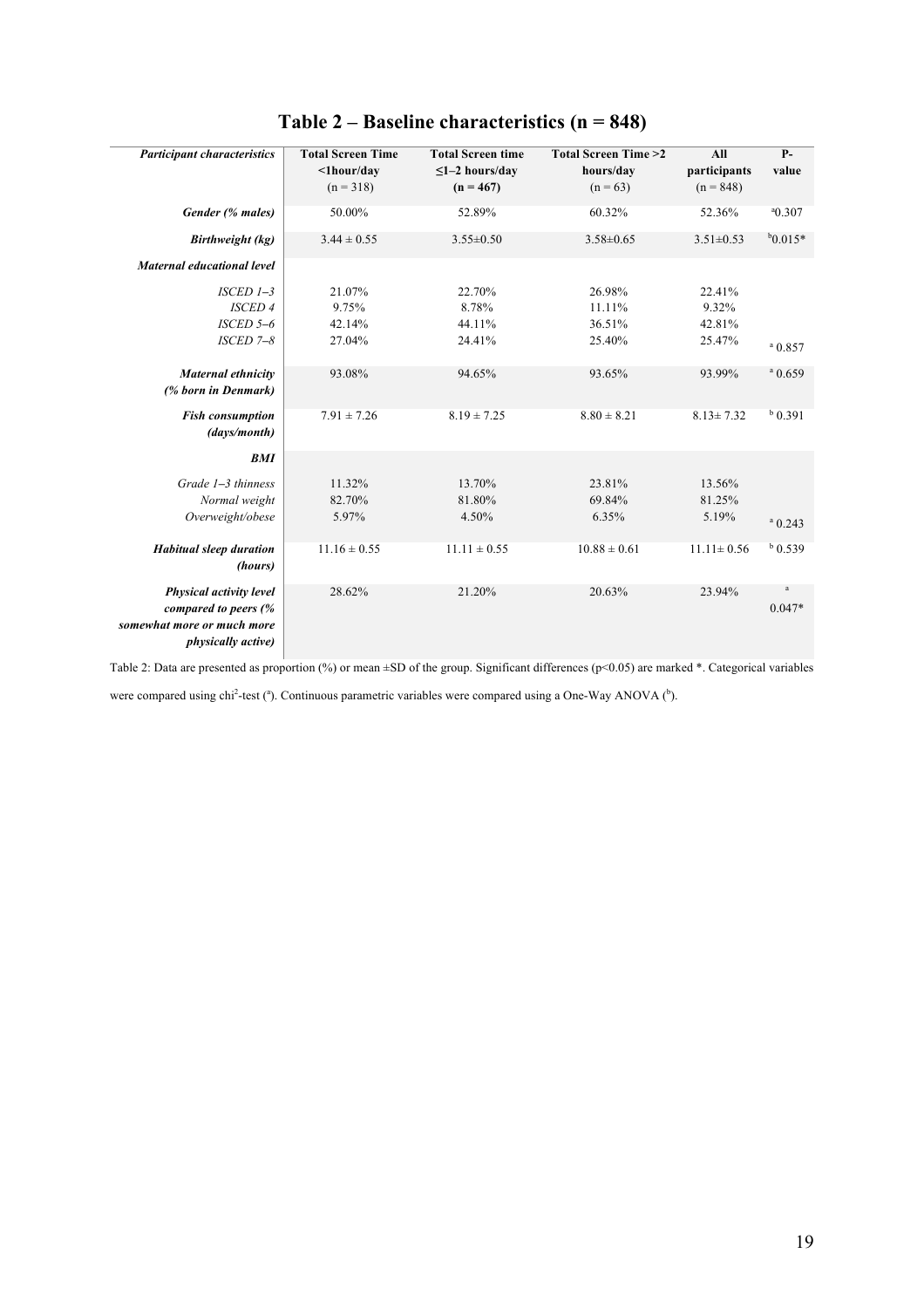| $\alpha$ , $\alpha$ and $\alpha$ and $\alpha$ and $\alpha$ and $\alpha$ and $\alpha$ and $\alpha$ and $\alpha$ and $\alpha$ |                                                           |                                                                  |                                                           |                                                           |                                                              |
|-----------------------------------------------------------------------------------------------------------------------------|-----------------------------------------------------------|------------------------------------------------------------------|-----------------------------------------------------------|-----------------------------------------------------------|--------------------------------------------------------------|
|                                                                                                                             | Model 1<br><b>Beta coefficient</b><br>$(95\% \text{ CI})$ | <b>Model 2</b><br><b>Beta coefficient</b><br>$(95\% \text{ CI})$ | Model 3<br><b>Beta coefficient</b><br>$(95\% \text{ CI})$ | Model 4<br><b>Beta coefficient</b><br>$(95\% \text{ CI})$ | Model 5<br><b>Beta</b><br>coefficient<br>$(95\% \text{ CI})$ |
| Systolic blood<br>pressure percentile<br>$(n = 628)$                                                                        | $0.55(-1.51;2.60)$                                        | $0.59(-1.47;2.65)$                                               | $0.56(-1.50;2.61)$                                        | $0.53(-1.52;2.59)$                                        | $0.59(-$<br>1.48;2.65)                                       |
| Diastolic blood<br>pressure percentile<br>$(n = 628)$                                                                       | $0.74(-1.09;2.57)$                                        | $0.70(-1.13;2.54)$                                               | $0.76(-1.07;2.59)$                                        | $0.65(-1.17;2.48)$                                        | $0.64$ (-<br>1.20;2.48)                                      |

## **Table 3 – Prospective associations between two-year change in screen time and systolic and diastolic blood pressure at 5 years of age**

Table 3: Beta coefficients (95% CI) are two-year change in blood pressure percentiles per hour change in screen time. Model 1 included adjustments for blood pressure percentile at baseline, total screen time at baseline, birthweight, maternal educational level, maternal ethnicity, fish consumption at baseline and follow-up, and follow-time. Model 2: Included all variables in model 1 and additional adjustment for BMI at baseline and follow-up. Model 3: Included all variables in model 1 and additional adjustment for habitual sleep duration at baseline and followup. Model 4: Included all variables in model 1 and additional adjustment for physical activity level at baseline and follow-up. Model 5: Included all variables in model 1, 2, 3, and 4.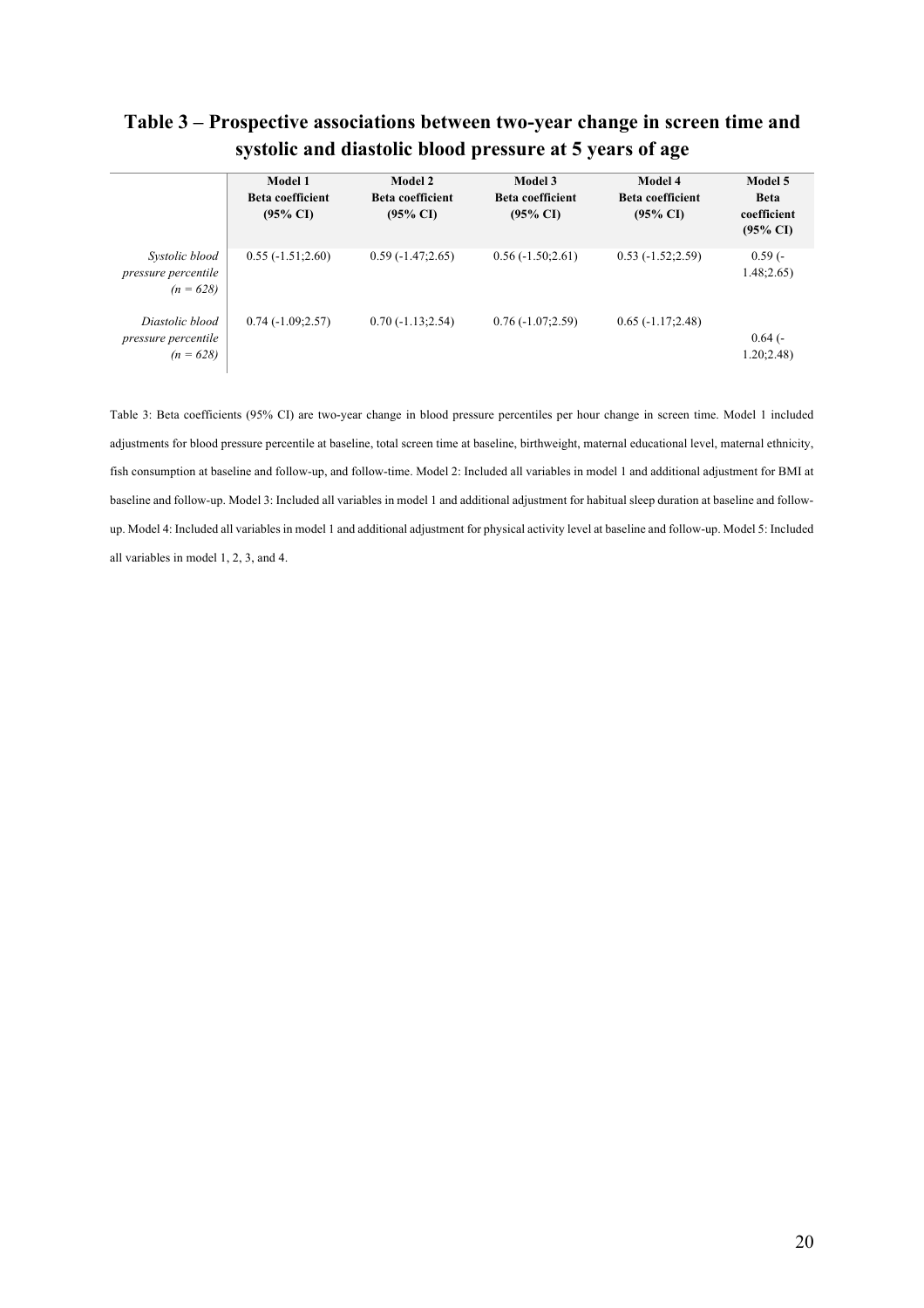|                                                                                    | Model 1<br>OR (95% CI) for presence<br>of high blood pressure | Model 2<br>OR (95% CI) for presence<br>of high blood pressure | Model 3<br>OR (95% CI) for presence<br>of high blood pressure | Model 4<br>OR (95% CI) for presence<br>of high blood pressure | Model 5<br>OR (95% CI) for presence of<br>high blood pressure |
|------------------------------------------------------------------------------------|---------------------------------------------------------------|---------------------------------------------------------------|---------------------------------------------------------------|---------------------------------------------------------------|---------------------------------------------------------------|
| Screen time and prevalence<br>of high blood pressure<br>$(n = 964)$                |                                                               |                                                               |                                                               |                                                               |                                                               |
| Total screen time $\leq$ 1<br>hour/day $(n = 278)$                                 | (Reference)                                                   | (Reference)                                                   | (Reference)                                                   | (Reference)                                                   | (Reference)                                                   |
| Total screen time $>1-2$<br>hours/day ( $n = 448$ )                                | 1.18(0.79;1.77)                                               | 1.17(0.78;1.75)                                               | 1.19(0.0.79;1.1.78)                                           | 1.20(0.80;1.80)                                               | 1.20(0.80;1.80)                                               |
| Total screen time $> 2$<br>hours/day ( $n = 238$ )                                 | 1.35(0.86;2.12)                                               | 1.35(0.86;2.12)                                               | 1.36(0.86;2.14)                                               | 1.39(0.88;2.19)                                               | 1.40(0.88;2.21)                                               |
| Screen time before bedtime<br>and prevalence of high blood<br>pressure $(n = 963)$ |                                                               |                                                               |                                                               |                                                               |                                                               |
| Screen time before bedtime 0-<br>1 days/week ( $n = 255$ )                         | (Reference)                                                   | (Reference)                                                   | (Reference)                                                   | (Reference)                                                   | (Reference)                                                   |
| Screen time before bedtime<br>2–5 days/week ( $n = 430$ )                          | 1.57(1.02;2.42)                                               | 1.57(1.02;2.43)                                               | 1.57(1.02;2.43)                                               | 1.56(1.01;2.40)                                               | 1.57(1.02;2.43)                                               |
| Screen time before bedtime<br>$\geq 6$ days/week (n = 278)                         | 1.82(1.14;2.89)                                               | 1.84(1.16;2.93)                                               | 1.82(1.15;2.90)                                               | 1.79(1.13;2.85)                                               | 1.82(1.14;2.91)                                               |

#### **Table 4 – Cross-sectional analysis at 5 years of age**

Table 4: Odds Ratios (95% CI) are presented for screen time >1**–**2 hours/day and >2 hours/day compared to the reference ≤1 hour/day and for screen time before bedtime 2**–**5 days/week and ≥6 days/week compared to the reference 0-1 days/week. Model 1: Included adjustments for birthweight, maternal educational elvel, maternal ethnicity and fish consumption. Model 2: Included all variables in model 1 and additional adjustment for BMI at 5 years of age. Model 3: Included all variables in model 1 and additional adjustment for habitual sleep duration at 5 years of age. Model 4: Included all variables in model 1 and additional adjustment for physical activity level at 5 years of age. Model 5: Included all variables in model 1, 2, 3, and 4.